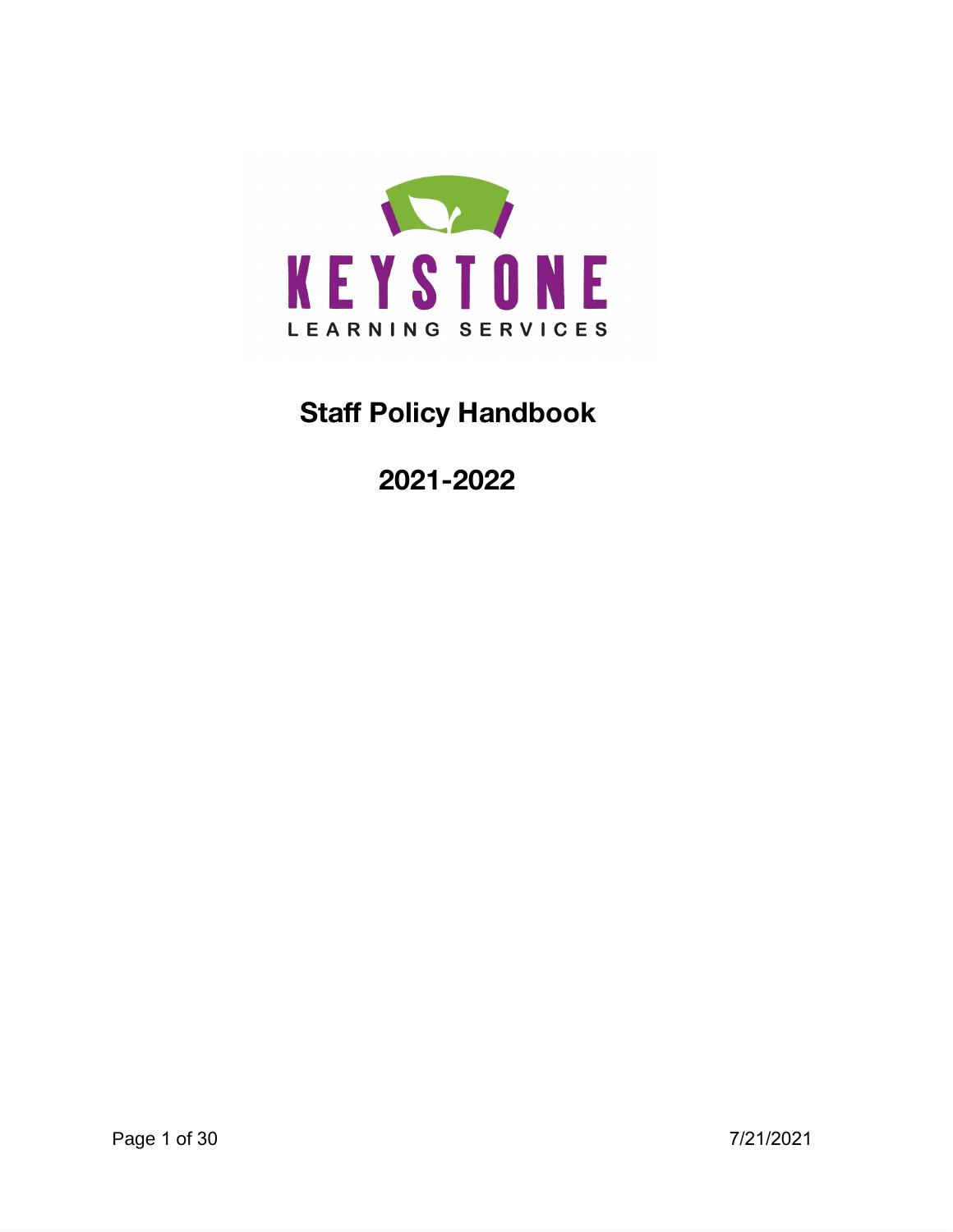Keystone does not discriminate on the basis of race, color, national origin, sex, disability, or age in its programs and activities. The following person has been designated to handle inquiries regarding the non-discrimination policies: Keystone Executive Director, 500 E. Sunflower Blvd., Ozawkie, KS 66070. Phone: 785-876-2214 / Fax: 785-876-2383.

Keystone Personnel Policies And Procedures Handbook 2021-2022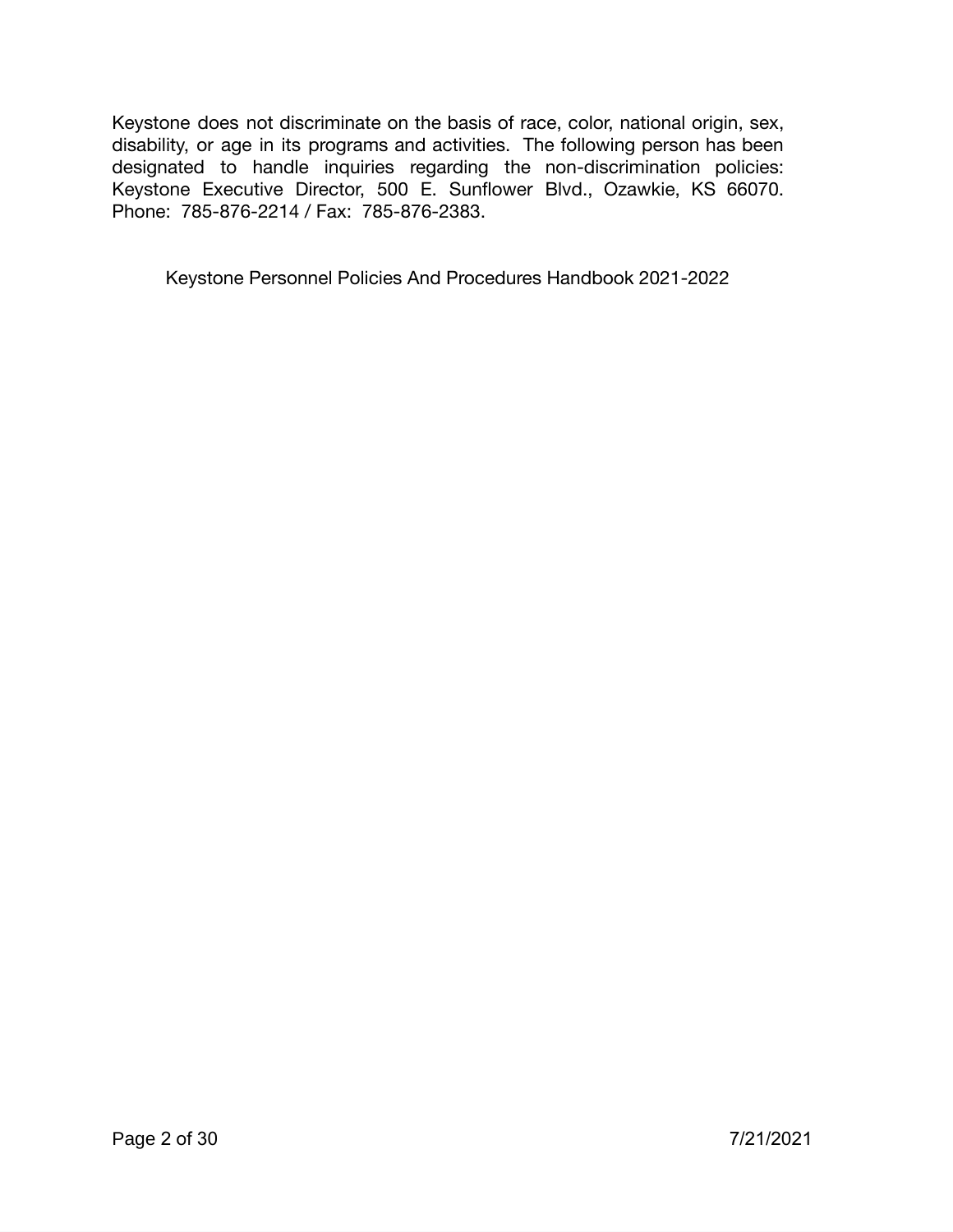# **Table of Contents**

| <b>MISSION</b>                            | 5               |
|-------------------------------------------|-----------------|
| <b>VISION</b>                             | 5               |
| <b>VALUES</b>                             | $5\phantom{1}$  |
| <b>INTRODUCTION AND HISTORY</b>           | 5               |
| <b>POLICIES</b>                           | 6               |
| <b>DISCRIMINATION (Board Policy GAAB)</b> | 6               |
| <b>RACIAL HARASSMENT (GAACA)</b>          | 6               |
| <b>SEXUAL HARASSMENT (GAAC)</b>           | 6               |
| <b>WORKERS COMPENSATION (GAOE)</b>        | 8               |
| <b>Workers Compensation Procedures</b>    | 9               |
| DRUG FREE WORKPLACE (GAOA, GAOA-R)        | 12 <sub>2</sub> |
| <b>CHILD ABUSE (GAAD)</b>                 | 12 <sub>2</sub> |
| <b>STAFF-STUDENT RELATIONS (GAF)</b>      | 13              |
| <b>NEPOTISM (GACCA)</b>                   | 13              |
| <b>UNLAWFUL ACTIVITY</b>                  | 13              |
| <b>PROCEDURES</b>                         | 14              |
| <b>HUMAN RESOURCES</b>                    | 14              |
| <b>Background Checks</b>                  | 14              |
| <b>Personnel Files</b>                    | 15              |
| Duty and Work Assignments                 | 15              |
| <b>Transfers</b>                          | 15              |
| Reasonable Assurance                      | 15              |
| <b>PAYROLL AND BUSINESS OFFICE</b>        | 17              |
| <b>Paperwork Submission Deadline</b>      | 17              |
| Payroll                                   | 17              |
| Monthly Payroll / Attendance Calendar     | 18              |
| <b>KPERS</b>                              | 18              |
| Pay Deductions                            | 19              |
| <b>Purchase/Credit Card</b>               | 19              |
| <b>LEAVE</b>                              | 19              |
| Military Leave                            | 19              |
| Leave Without Pay                         | 19              |
| Leave With Pay                            | 19              |
| Work Related Injury Leave                 | 19              |
| Jury Duty and Other Court Appearances     | 20              |
|                                           |                 |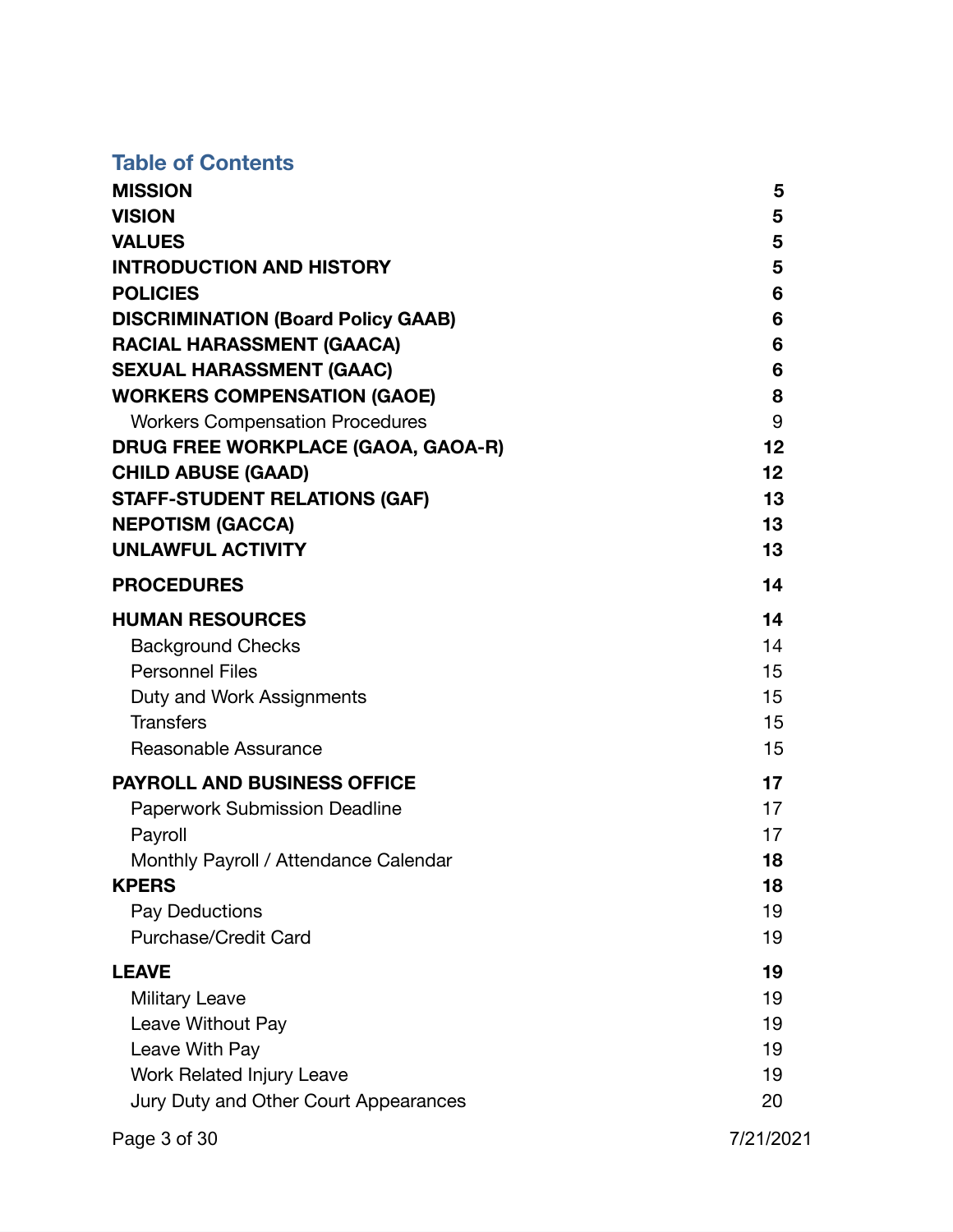| <b>Family and Medical Leave</b>                   | 20 |
|---------------------------------------------------|----|
| <b>Professional Leave</b>                         | 22 |
| Monthly Expense Voucher                           | 24 |
| STAFF BEHAVIOR                                    | 26 |
| <b>Attendance and Punctuality</b>                 | 26 |
| Confidentiality                                   | 26 |
| Reports                                           | 27 |
| <b>Personnel Problems</b>                         | 27 |
| Personal Contact with Keystone Board of Directors | 27 |
| Fraternization                                    | 27 |
| Telephone / Computer / Equipment Usage            | 27 |
| Solicitations- Selling Items                      | 28 |
| Disciplinary Action for Misconduct                | 28 |
| <b>Types of Disciplinary Action</b>               | 29 |
| Civil Actions and Administrative Complaints       | 29 |
| <b>Voluntary Resignation</b>                      | 29 |
| <b>Bloodborne Pathogens</b>                       | 30 |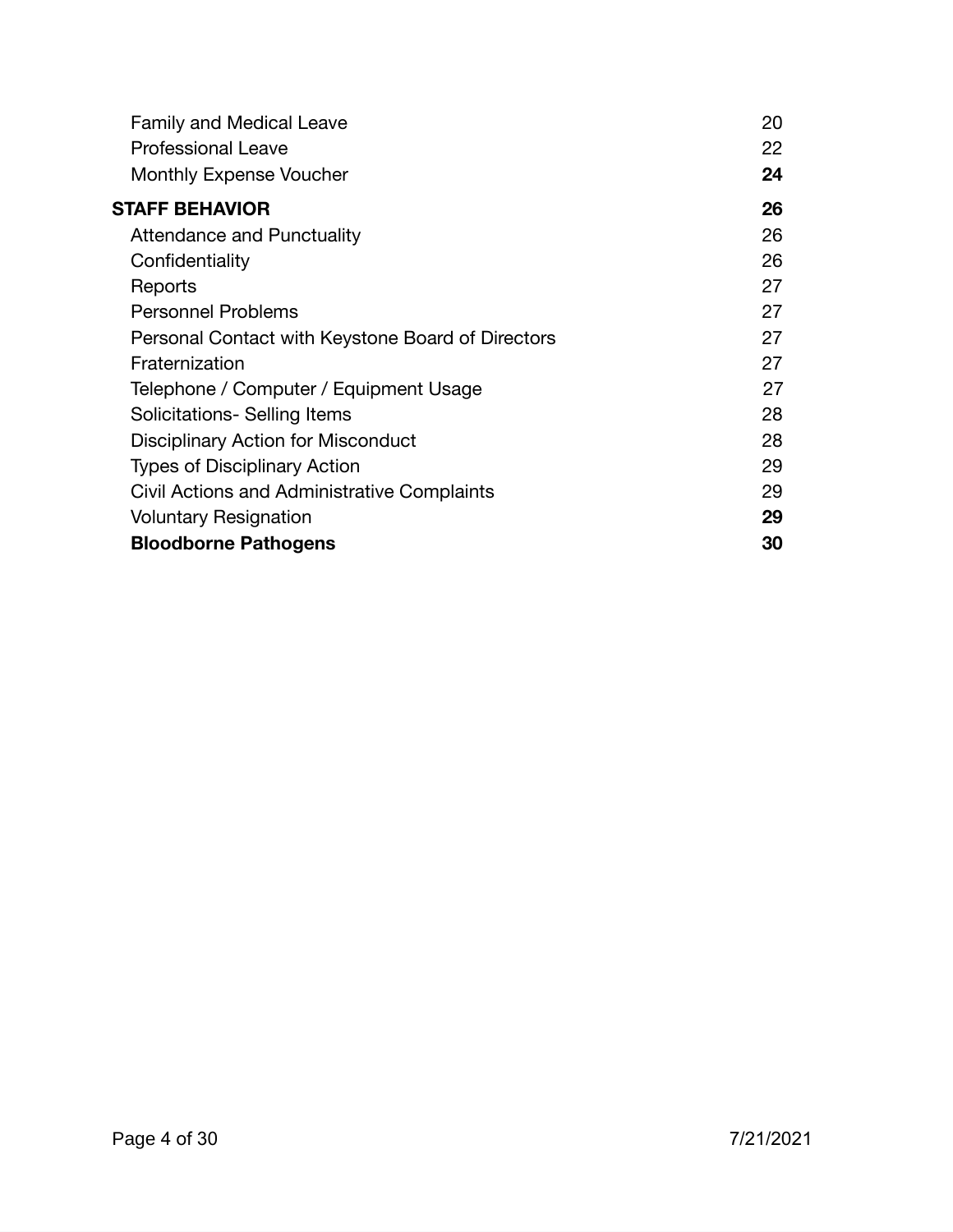# **MISSION**

Forging educational partnerships through innovation and leadership to provide quality services that produce independent learners.

### **VISION**

Keystone delivers high-quality, innovative services using affordable, technology rich, and time responsive methods. Keystone is a leader with respect to all educational issues. We are unified across all Keystone programs and divisions. We maximize service and reduce costs. Through relentless commitment to excellence, Keystone is trusted throughout the region to deliver the best possible educational products and services.

### **VALUES**

- Demonstrating respect for students and families
- Improving student lives through education
- Developing trust relationships based upon professionalism, collaboration and respect
- Recruiting highly qualified staff and providing ongoing professional development
- Providing efficient and centrally located facilities for current and future programs

# **INTRODUCTION AND HISTORY**

The Atchison/Jefferson Education Cooperative was formed July 1, 1976 by the following school districts: Valley Falls, U.S.D. #338; Jefferson County North, U.S.D. #339; Jefferson West, U.S.D. #340; Oskaloosa, U.S.D. #341; McLouth, U.S.D. #342, Perry Unified, U.S.D. #343; and Atchison County Community, U.S.D. #377. The purpose of this organization was to provide special education services for the cooperating districts. On January 1, 1989, the organization became the Northeast Kansas Education Service Center. NEKESC adopted the name Keystone Learning Services (hereon in this document to be referred to as Keystone) in 2008 to reflect the expanded programs that Keystone has committed to provide. Easton, U.S.D. #449 was added to Keystone Learning Services Special Education organization on July 1, 2014.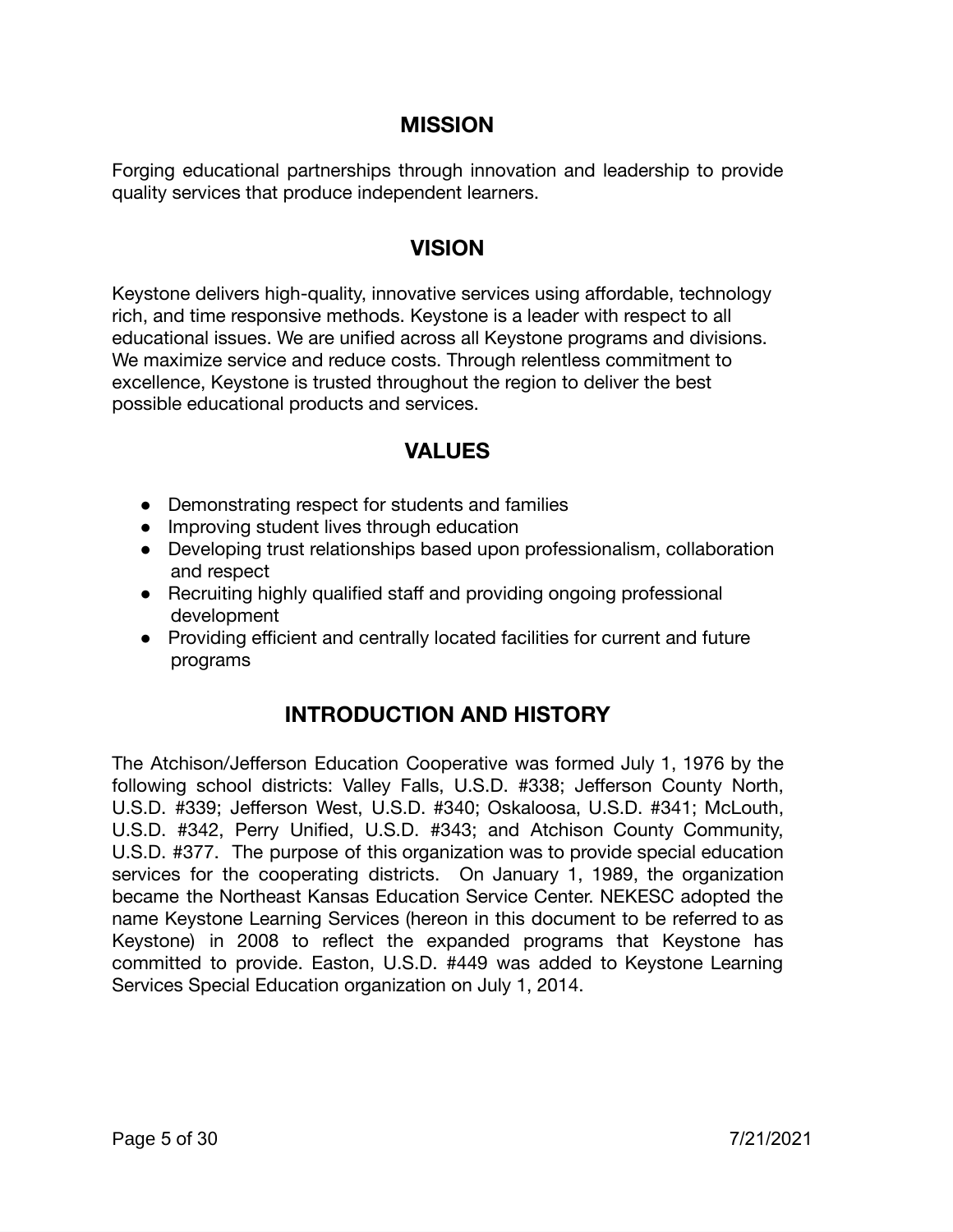Keystone is funded through local assessments and state and federal funding. It is governed by a Board of Directors (hereon in this document to be referred to as the Board) made up of one board member from each of the eight districts. The superintendents of the cooperating districts serve as advisors to the Board and the Administrators of Keystone.

# **POLICIES**

All employees of Keystone shall follow all applicable board policies, addendums, rules and regulations. Keystone Policies can be found on the website at [www.keystonelearning.org.](http://www.keystonelearning.org/)

# **DISCRIMINATION (Board Policy GAAB)**

Discrimination against any individual on the basis of race, color, national origin, sex, disability, age, genetic information, or religion in the admission to, access to, treatment , or employment in the service center's programs and activities is prohibited. Any incident of discrimination in any form shall promptly be reported to an employee's immediate supervisor, the building principal or Keystone compliance coordinator (Executive Director) for investigation and corrective action.

# **RACIAL HARASSMENT (GAACA)**

The Board is committed to providing a positive and productive working and learning environment, free from discrimination, including harassment on the basis of race, color or national origin. Racial harassment will not be tolerated.

Employees who believe they have been subjected to racial harassment should discuss the problem with their immediate supervisor. If an employee's immediate supervisor is the alleged harasser, the employee should discuss the problem with the building principal or Keystone's compliance coordinator (Executive Director). Employees who do not believe the matter is appropriately resolved through this meeting may file a formal complaint under Keystone's discrimination complaint procedure.

# **SEXUAL HARASSMENT (GAAC)**

The Board is committed to providing a positive and productive working and learning environment, free from discrimination on the basis of sex, including sexual harassment. Sexual harassment will not be tolerated by Keystone. Sexual harassment of employees or students of the service center by board members, administrators, certificated and support personnel, students, vendors, and any others having business or other contact with Keystone employees is strictly prohibited.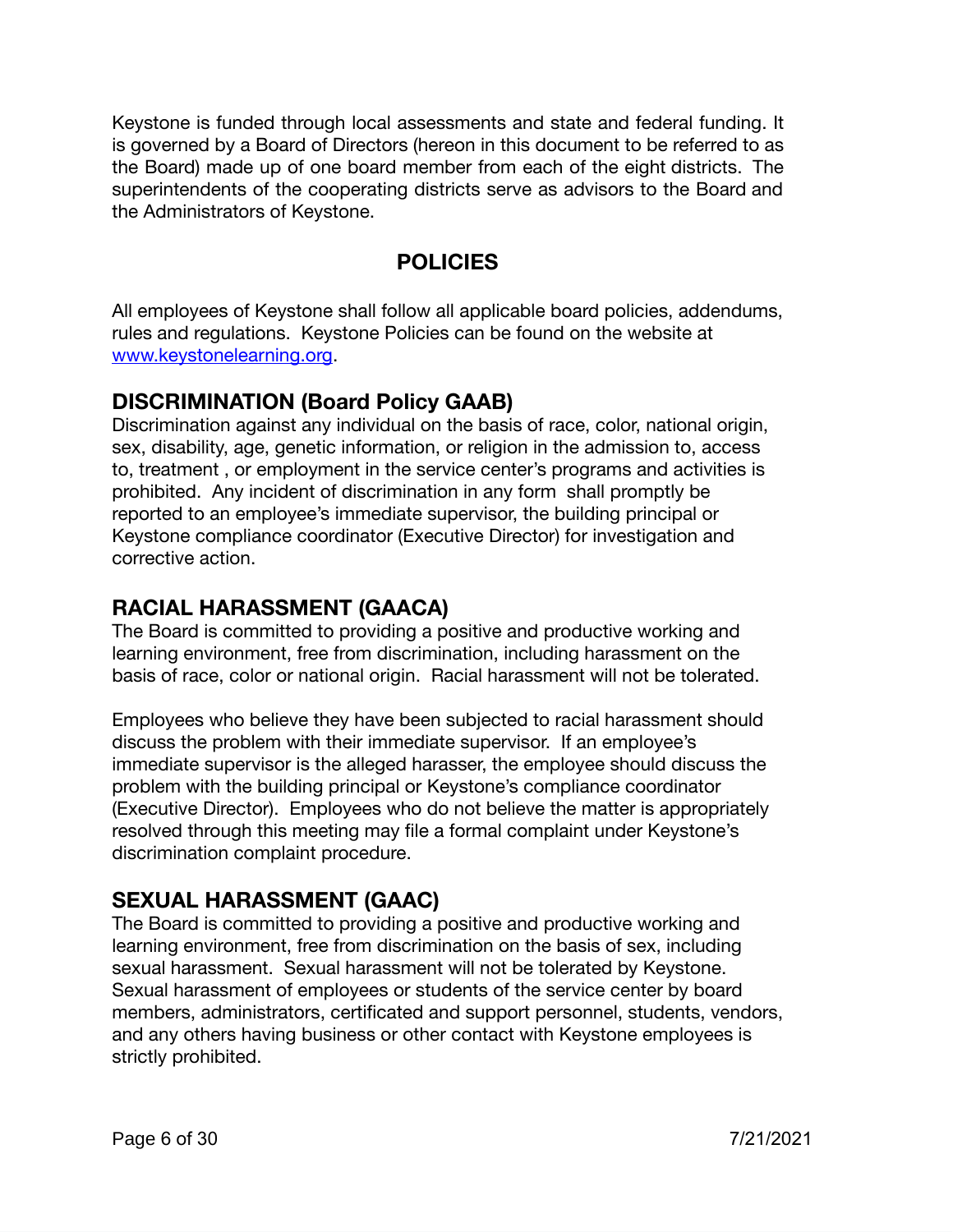Sexual harassment is unlawful discrimination on the basis of sex under Title IX of the Education Amendments of 1972, Title VII of the Civil Rights Act of 1964, and the Kansas Acts Against Discrimination. All forms of sexual harassment are prohibited at school, on school property, and at all school-sponsored activities, programs or events. Sexual harassment against individuals associated with the school is prohibited, whether or not the harassment occurs on school grounds.

It shall be a violation of this policy for any student, employee or third party (visitor, vendor, etc.) to sexually harass any student, employee, or other individual associated with the school. It shall further be a violation for any employee to discourage a student or another employee from filing a complaint, or to fail to investigate or refer for investigation, any complaint lodged under the provisions of this policy. Violation of this policy by any employee shall result in disciplinary action, up to and including termination.

Sexual harassment shall include, but not be limited to, unwelcome sexual advances, requests for sexual favors, and other verbal or physical conduct of a sexual nature when: (1) submission to such conduct is made either explicitly or implicitly a term or condition of an individual's employment; (2) submission to or rejection of such conduct by an individual is used as the basis for employment decisions affecting such individual; or (3) such conduct has the purpose or effect of unreasonably interfering with an individual's work performance or creating an intimidating, hostile or offensive working environment.

Sexual harassment may result from verbal or physical conduct or written or graphic material. Sexual harassment may include, but is not limited to: verbal harassment or abuse; pressure for sexual activity; repeated remarks to a person, with sexual or demeaning implication; unwelcome touching; or suggesting or demanding sexual involvement accompanied by implied or explicit threats concerning an employee's job status.

Keystone encourages all victims of sexual harassment and persons with knowledge of such harassment to report the harassment immediately. Complaints of sexual harassment will be promptly investigated and resolved.

Employees who believe they have been subjected to sexual harassment should discuss the problem with their immediate supervisor. If an employee's immediate supervisor is the alleged harasser, the employee should discuss the problem with the building principal or a Keystone administrator.

Employees who do not believe the matter is appropriately resolved through this meeting may file a formal complaint under the service center's discrimination complaint procedure. Complaints should be in written format. (See KN of the Keystone Policies)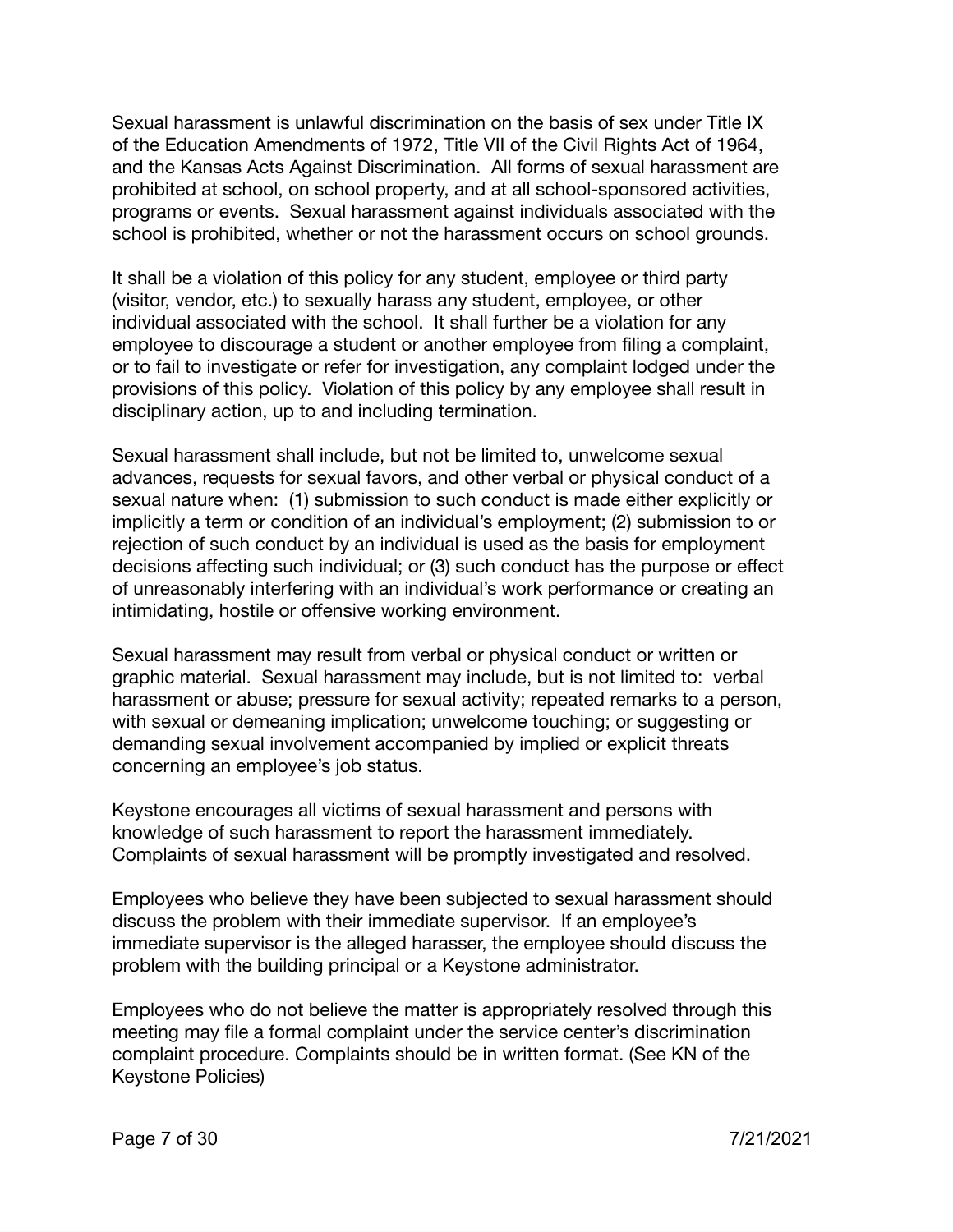Complaints received will be investigated to determine whether, under the totality of the circumstances, the alleged behavior constitutes sexual harassment under the definition outlined above. Unacceptable conduct may or may not constitute sexual harassment, depending on the nature of the conduct and its severity, persuasiveness and persistence. Behaviors which are unacceptable but do not constitute harassment may also result in employee discipline.

Any employee who witnesses an act of sexual harassment or receives a complaint of harassment from another employee or a student shall report the complaint to the building principal/Executive Director. Employees who fail to report complaints or incidents of sexual harassment to appropriate school officials may face disciplinary action.

Initiation of a complaint of sexual harassment in good faith will not adversely affect the job security or status of an employee, nor will it affect his or her compensation. Any act of retaliation against any person who has filed a complaint or testified, assisted, or participated in an investigation of a sexual harassment complaint is prohibited. Any person who retaliates is subject to immediate disciplinary action, up to and including termination of employment.

To the extent possible, confidentiality will be maintained throughout the investigation of a complaint. The desire for confidentiality must be balanced with the service center's obligation to conduct a thorough investigation, to take appropriate corrective action or to provide due process to the accused.

False or malicious complaints of sexual harassment may result in corrective or disciplinary action against the complainant.

A summary of this policy and related materials shall be posted in each service center facility. The policy shall also be published in student, parent and employee handbooks as directed by the service center compliance coordinator. Notification of the policy shall be included on the Keystone Learning Services website.

### **WORKERS COMPENSATION (GAOE)**

#### **In case of an on-the job injury, the employee must notify all supervisors and contact Human Resources for proper workers' compensation forms.**

Whenever an employee is absent from work and is receiving workers compensation benefits due to a work-related injury or is receiving district paid disability insurance, the employee may use available paid sick leave to supplement the workers compensation or service center paid disability insurance payments. In the event that the employee has been injured by a student, the employee will be allowed up to five days of leave per incident with no deduction in leave days, provided a doctor's statement verifies that the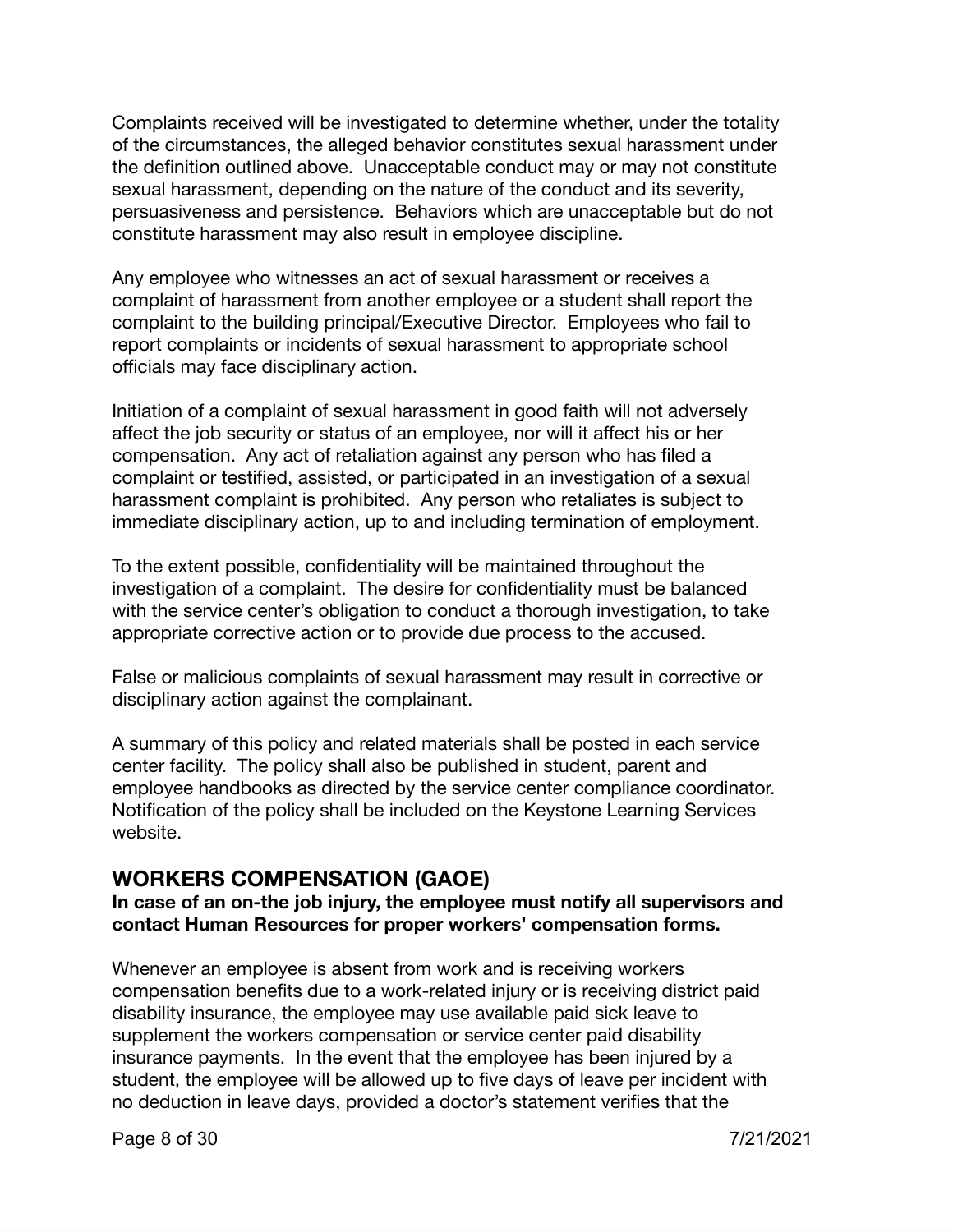employee was unable to work due to the injury. This will be in accordance with service center policy GAOE. Workers compensation benefits and FMLA benefits provided in a board approved plan shall run concurrently if both are applicable.

In no event shall the employee be entitled to a combination of workers compensation benefits, service center paid disability insurance, and salary in excess of his/her full salary. Available paid leave must be used for this purpose until 1) available paid leave benefits are exhausted; 2) the employee returns to work; or 3) employment is terminated. Leave shall be deducted on a prorated amount equal to the percentage of salary paid by the service center. Staff is responsible for providing written documentation from the physician of the expected date to return to work. If staff does not fulfill this requirement or return to work on the stated date, and they have not communicated with Keystone as to the reason, the employee after the third day of consecutive leave could be terminated.

# **WORKERS' COMPENSATION PROCEDURES**

- 1. Upon employment by Keystone, the employee will read the following and sign a copy of the "Workers' Compensation Procedures Agreement" to be placed in their personnel file. Staff is expected to read and sign the agreement no later than the end of their first duty day.
- 2. The Human Resources shall maintain a set of procedures to be followed by building principals, building managers and supervisors when employees become involved in work-related accidents.
- 3. Failure to follow safety procedures may result in denial of claim(s). These procedures will specify that:

All accidents must be reported to the injured person's special education supervisor and Keystone Human Resources immediately. If medical attention is needed the employee will-receive directive from Keystone's Human Resources on where to seek medical treatment. If the employee opts to see his/her own family physician, treatment will be considered unauthorized and a maximum of \$500 will be paid.

- 4. Building principals and building managers shall report all work-related injuries of employees assigned to their building within twenty-four hours to Keystone Human Resources by using an "Employer's Report of Accident Form". Employees are not allowed to complete the employer's form.
- 5. All immediate supervisors must complete a "Supervisor's Incident Report" form before the end of the shift during which the accident, illness or other incident occurred/reported. It must accompany the state "Employer's Report of Accident Form". These forms need to be sent to the Keystone Human Resources Department.
- 6. If an incident involved vehicular damage but no employee injury, the police report will be sufficient. Police reports are required for all vehicular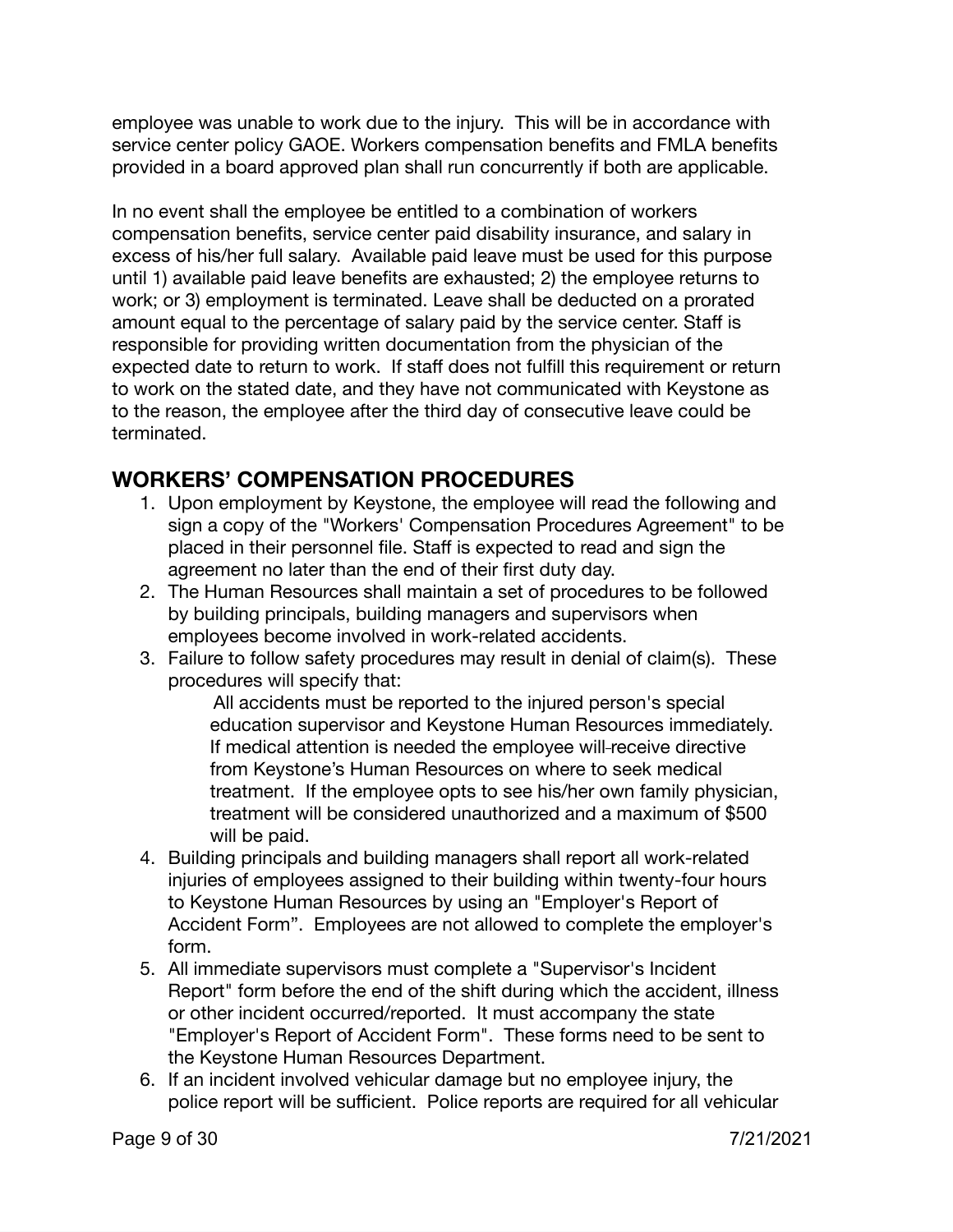incidents unless otherwise designated by the police department.

- 7. Human Resources shall assist the immediate supervisor and the injured employee in the development of an action plan, which outlines corrective actions, to be taken by the employee and/or supervisor to prevent the causative factors associated with the accident from reoccurring.
- 8. If it is proved that the injury to the employee results from the employee's deliberate intention to cause such injury, or from the employee's willful failure to use a guard or protection against accident required pursuant to any statute and provided for the employee, or a reasonable and proper guard and protection voluntarily furnished the employee by the employer, or substantially from the employee's intoxication, any compensation in respect to that injury shall be disallowed.
- 9. The employer shall not be liable under the Workers' Compensation Act where the injury, disability or death was substantially caused by the employee's use of drugs, chemicals or any other compounds or substances, including but not limited to, any form or type of narcotic drugs, marijuana, stimulants, depressants or hallucinogens, except such drugs or medications which are available to the public without a prescription from a physician and which are used for the treatment of an illness, or which were obtained and used by the employee pursuant to and in accordance with such a prescription.
- 10.Building principals or Keystone Human Resource Department shall advise medical care providers that an injured employee is covered by Workers' Compensation and medical bills should be submitted to Human Resources.
- 11.If an eyewitness was present, the supervisor will ask him/her to fill out the "Report by Eyewitness." The reports are to be turned into Keystone Human Resource. Human Resources will then fill out the "Employer's Report of Accident."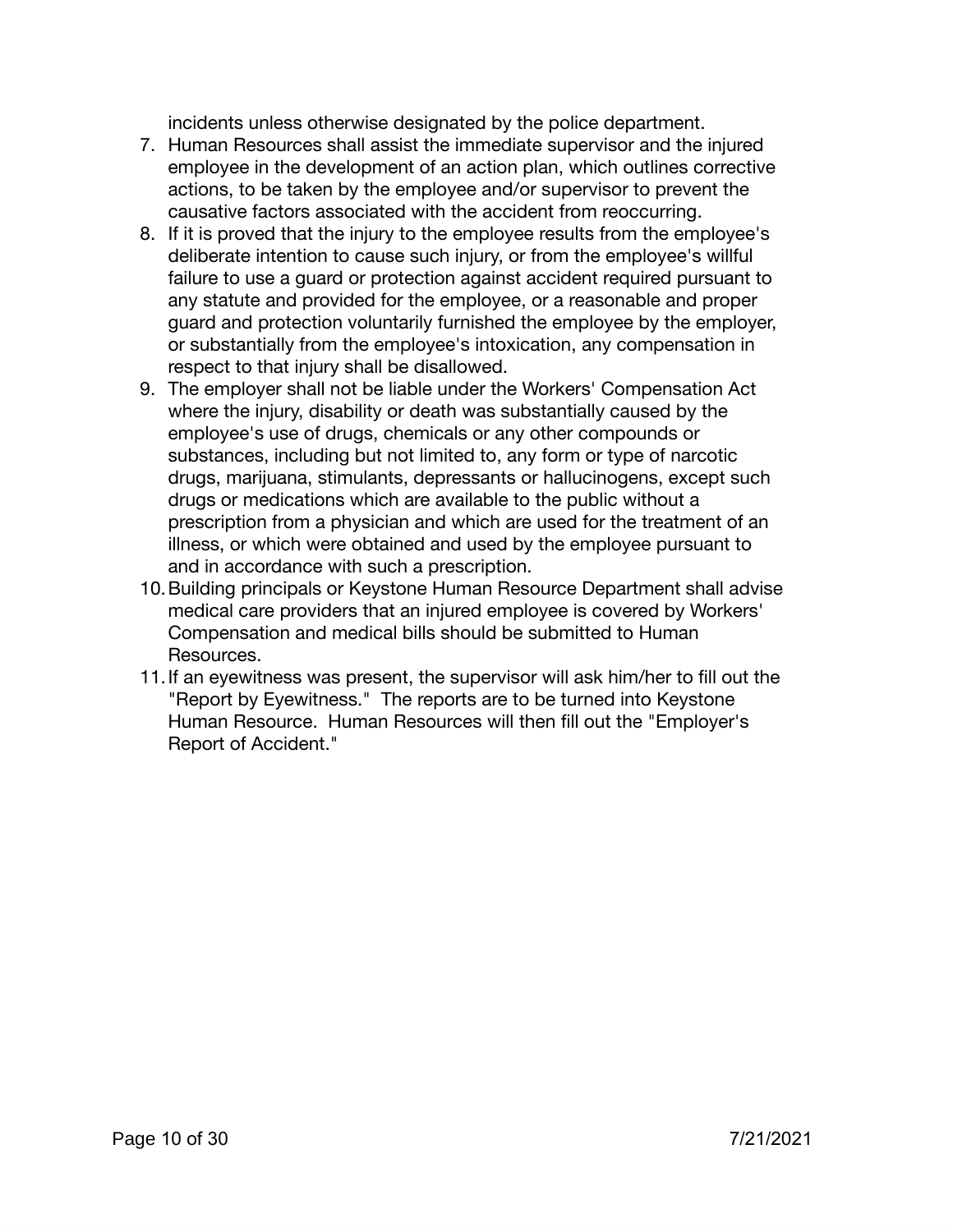# **KEYSTONE LEARNING SERVICES 500 E. Sunflower Blvd. Ozawkie, KS 66070**

Workers' Compensation Procedures Agreement

I have read the Workers' Compensation policy and understand the procedure to follow in the event of a work-related accident.

\_\_\_\_\_\_\_\_\_\_\_\_\_\_\_\_\_\_\_\_\_\_\_\_\_\_\_\_\_\_ Employee Name (print)

\_\_\_\_\_\_\_\_\_\_\_\_\_\_\_\_\_\_\_\_\_\_\_\_

\_\_\_\_\_\_\_\_\_\_\_\_\_\_\_\_\_\_\_\_\_\_\_\_

\_\_\_\_\_\_\_\_\_\_\_\_\_\_\_\_\_\_\_\_

Employee Signature

**Witness** 

Date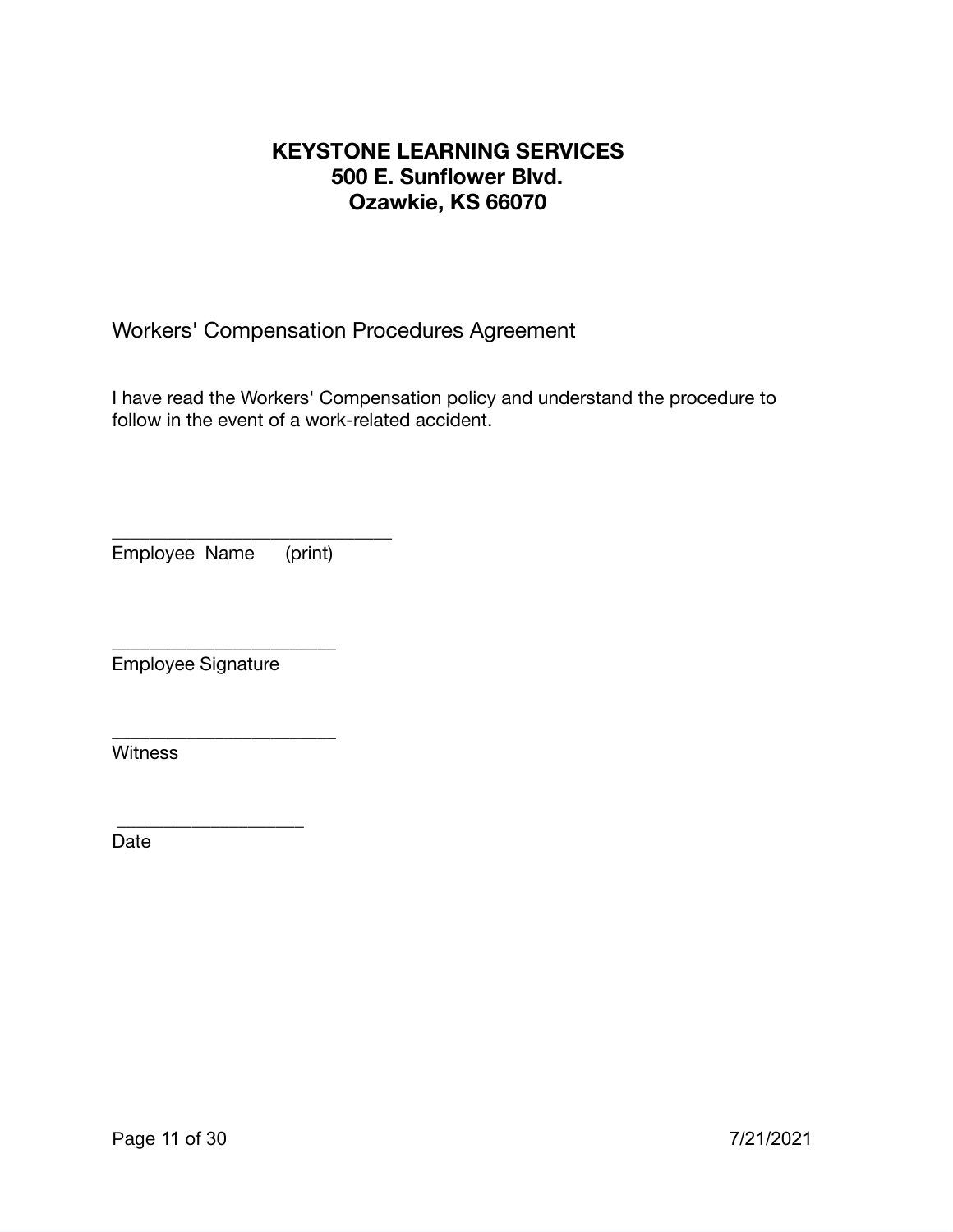# **DRUG FREE WORKPLACE (GAOA, GAOA-R)**

Maintaining a drug free workplace is important in establishing an appropriate learning environment for the students of the service center. The unlawful manufacture, distribution, sale, dispensing, possession of or use of a controlled substance is prohibited in Keystone.

As a condition of employment in Keystone, employees shall abide by the terms of this policy.

- 1. Employees shall not unlawfully manufacture, distribute, dispense, possess or use controlled substances in the workplace.
- 2. Any employee who is arrested/convicted under a criminal drug statute for a violation occurring at the workplace must notify the Special Education Executive Director of the arrest/ conviction within five days after the arrest/conviction.
- 3. Within 30 days after the notice of arrest/conviction is received, Keystone will take appropriate action with the employee. Such action may include the initiation of termination proceedings, suspension, placement on probationary status, or other disciplinary action.
- 4. Alternatively, or in addition to any action short of termination, the employee may be required to participate satisfactorily in an approved drug abuse assistance or rehabilitation program as a condition of continued employment. The employee shall bear the cost of participation in such program.
- 5. This policy is available on the Keystone website or a copy may be requested from the Keystone Office. This policy is intended to implement the requirements of the federal regulations promulgated under the Drug Free Workplace Act of 1988, 34 CFR Part 85, Subpart F. It is not intended to supplant or otherwise diminish disciplinary personnel actions, which may be taken under existing Board policies or the negotiated agreement.

# **CHILD ABUSE (GAAD)**

Any Keystone employee who has reason to know or suspect a child has been injured as a result of physical, mental or emotional abuse or neglect or sexual abuse, shall promptly report the matter to the local Department for Children and Family Services (DCF) office or to the local law enforcement agency if the DCF office is not open.

Unless otherwise specified, Keystone employees will follow those policies adopted at each local district level and Keystone.

These policies will follow the guidelines established by the State of Kansas for reporting child abuse.

Procedures for Keystone staff making reports of abuse or neglect are as follows:

Page 12 of 30 7/21/2021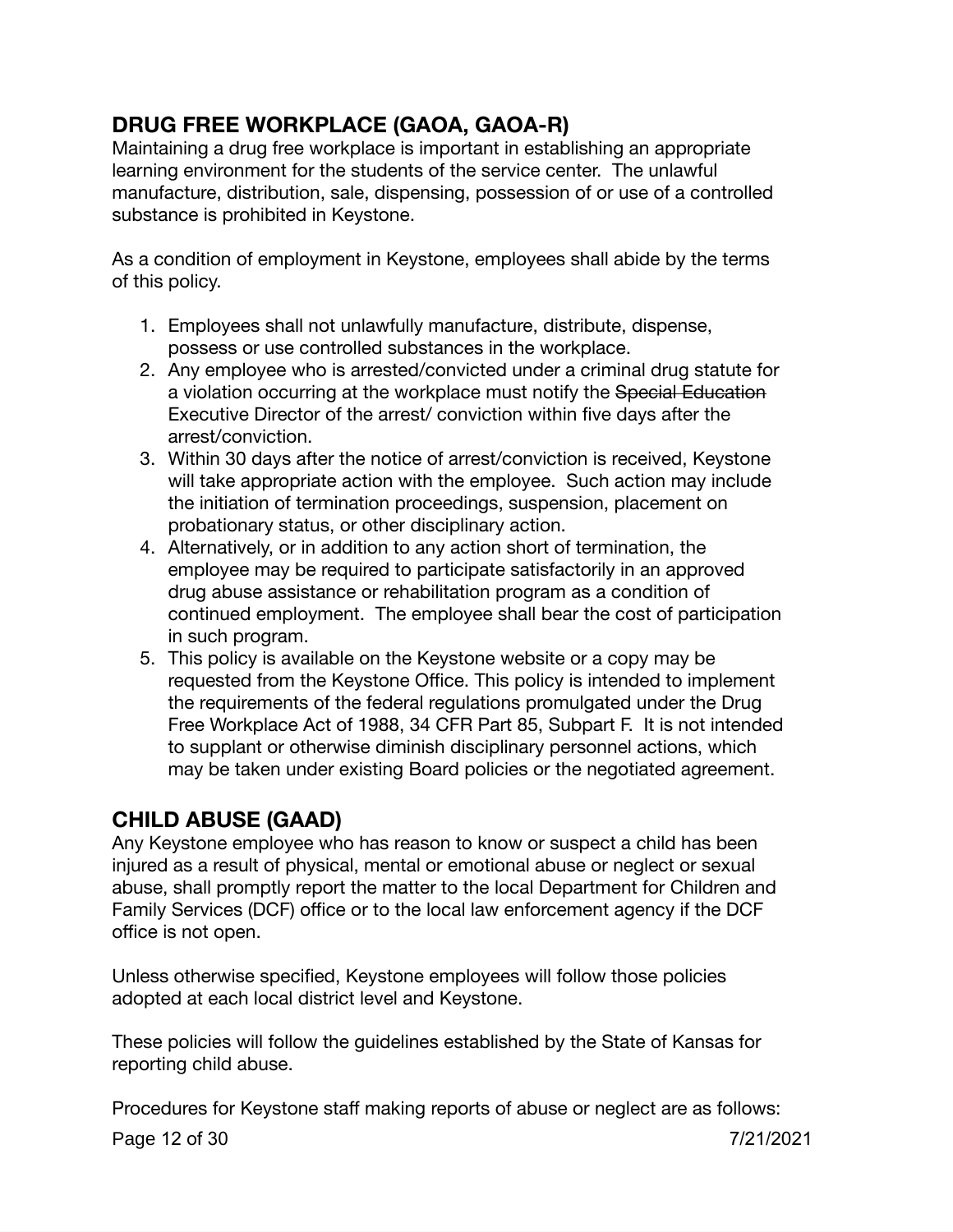- 1. Notify the immediate supervisor and/or building principal prior to making the report, if possible, or as soon as possible after making the report.
- 2. The mandated report to (DCF) or law enforcement is verbal.
- 3. If the staff member believes a verbal report should be made, s/he must do so even if the supervisor disagrees.
- 4. A short written record of the report will be kept on file by the reporting party.

# **STAFF-STUDENT RELATIONS (GAF)**

Staff members shall maintain professional relationships with students, which are conducive to an effective educational environment. Staff members shall not submit students to sexual harassment or racial harassment. Staff members shall not have any interaction of a sexual nature with any student at any time regardless of the student's age or status or consent.

# **NEPOTISM (GACCA)**

The Board will avoid employing anyone who is the father, mother, brother, sister, spouse, son, daughter, son-in-law, or daughter-in-law of a direct supervisor, unless extenuating circumstances are present (ex. Staff shortages, availability of qualified employees, etc.)

# **UNLAWFUL ACTIVITY**

If a staff member is arrested for any nature, it is the responsibility of the staff member or the designee to notify the Executive Director of such arrest within 24 hours of arrest. Depending on the reason for the arrest, staff may be placed on administrative leave until investigation is complete. If proven guilty of a felony, or if the punishment affects the staff member's ability to do their job (ex. loss of driving privileges and the person works as an itinerant staff member), staff member may be dismissed.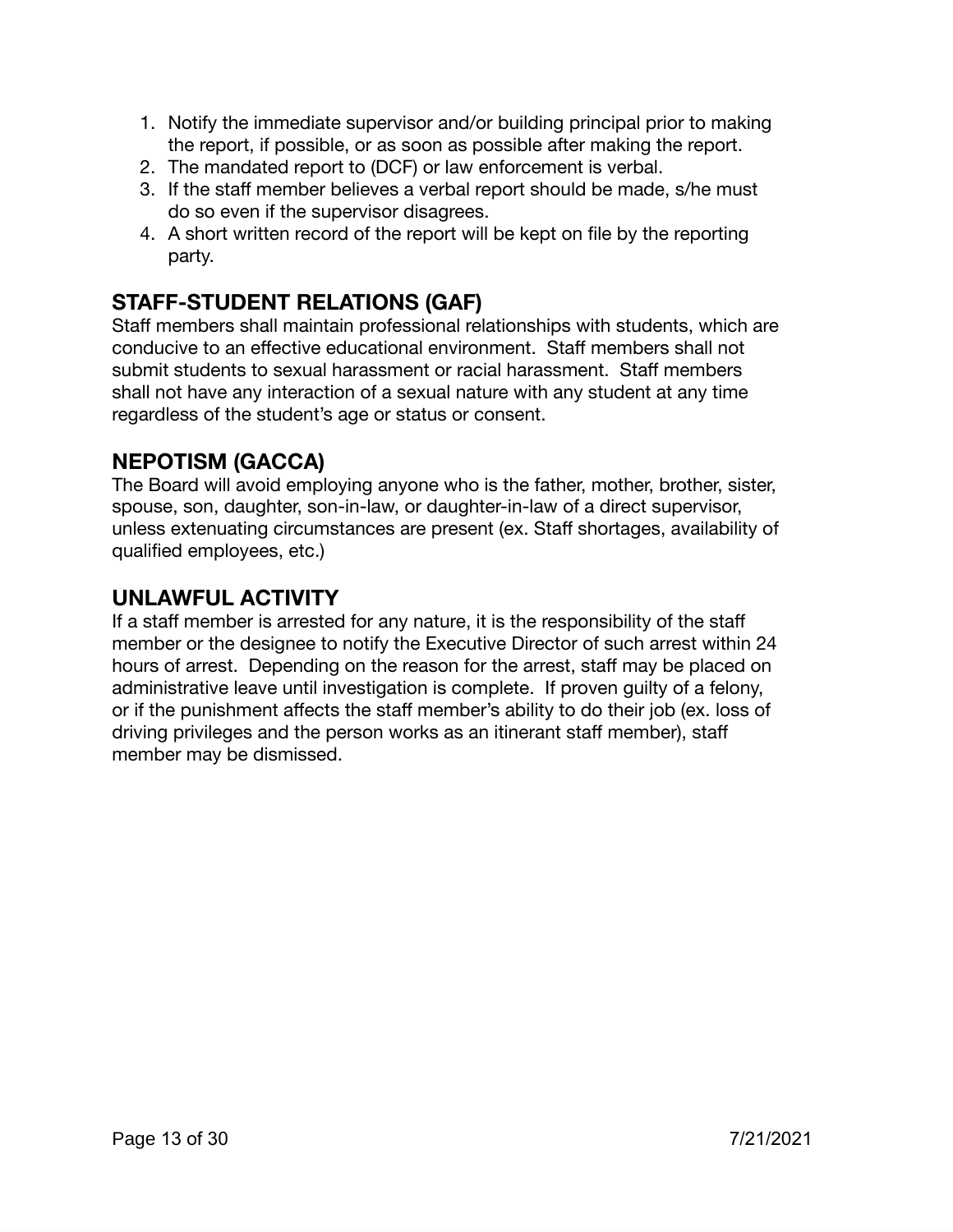# **PROCEDURES**

### **HUMAN RESOURCES**

### **Background Checks**

All new employees will submit to a background check prior to beginning their new position. The background check will be conducted by the National Screening Bureau on behalf of Keystone and Keystone will pay the cost. Below is the Authorization and Disclosure form that will be used.

#### Authorization and Disclosure for Background Check

We value our employees, volunteers, safety of children in our care and the people whom we serve. In order to help safeguard those in our care, Keystone Learning Services has joined the National Screening Bureau in conducting criminal background history checks on the volunteers and employees who have unsupervised contact with a child, the elderly or persons with disabilities.

#### Disclosure:

Please complete this form of basic information about you, which assures the best possible program and safety for all. All information obtained will be handled in a confidential manner. Information may contain information about your character, general reputation, personal characteristics, mode of living, qualifications and credentials. The nature and scope of the consumer report or investigative consumer report is the procurement of reports such as consumer credit, criminal records, civil records, driving records, employment verification, education verification, professional license verification and others. I understand that, upon written request within a reasonable period of time, I am entitled to additional information concerning the nature and scope of this investigation. I also understand you may make use of the internet including social networking sites. I understand that pursuant to the Fair Credit Reporting Act (FCRA), I have the right to know if adverse action is being considered against me as a result of information contained in this report, that I have the right to a copy of this report prior to any adverse action taken against me and to dispute the accuracy of any information in this report by contacting the consumer reporting agency, NATSB, 920 N Tyler Suite 302, Wichita, KS 67212,toll free (877) 263-4405. I understand that I may have additional rights under State law, which I may determine by contacting my State or local consumer protection agency.

#### Authorization / Release of Information:

I have carefully read and understand the above Disclosure. I hereby authorize the obtaining of consumer reports and investigative consumer reports at any time after receipt of this authorization. I authorize without reservation, any party or agency contacted by the National Screening Bureau or NATSB, acting on behalf of the National Screening Bureau, to furnish information about my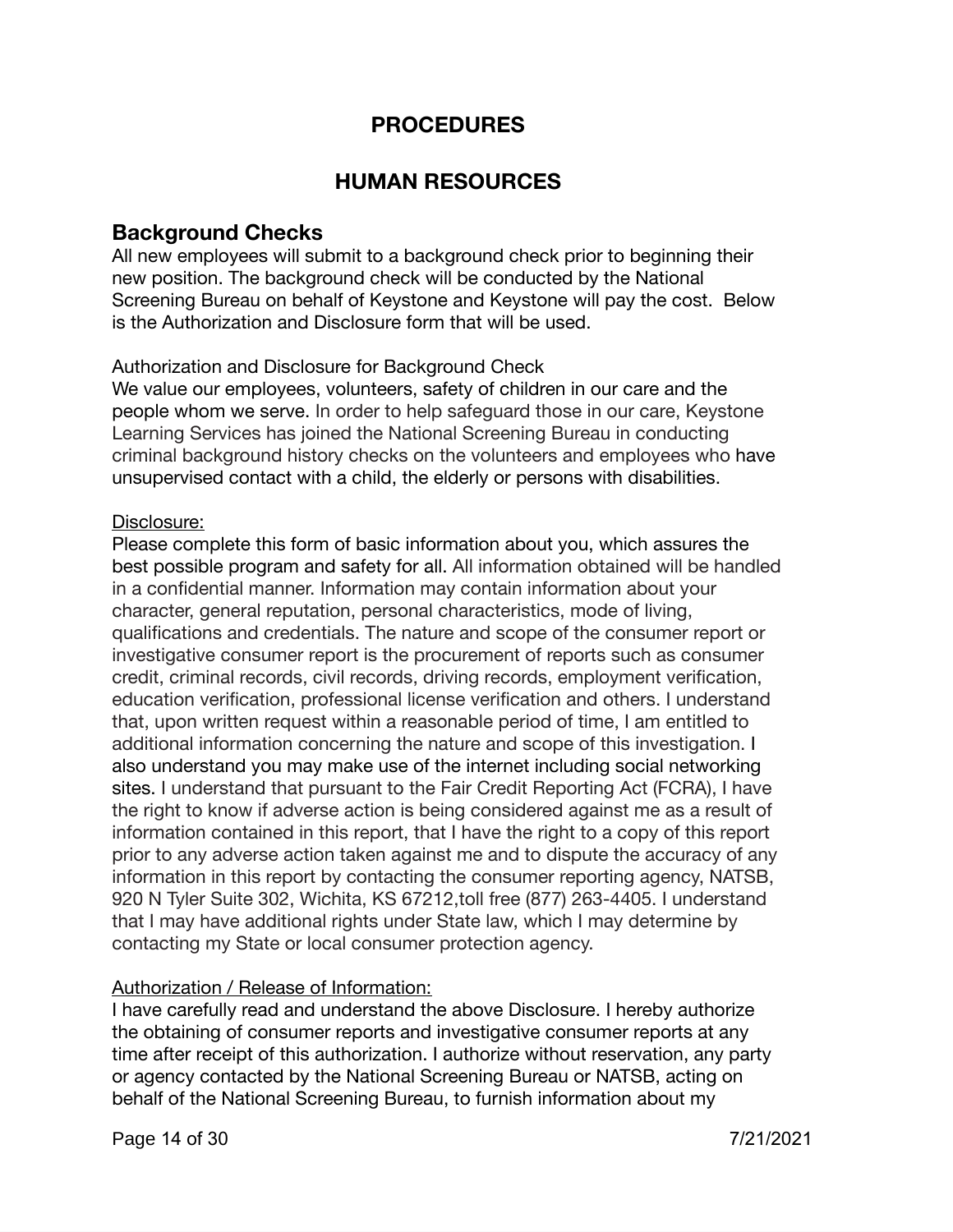character, reputation, personal characteristics, credentials, and/or credit and indebtedness. I understand this may involve personal interviews with sources such as schools, employers, supervisors, friends, neighbors, associates, state, federal or local agencies, and public

record or law enforcement agencies as well as driving record providers. I further authorize ongoing procurement of these reports at any time during my continued employment or contract for services, unless specifically prohibited by state law. I also agree that a fax or photocopy of this authorization with my signature shall be accepted with the same authority as the original.

#### < PLEASE PRINT CLEARLY >

| signature: ________                                                                                                                   |             |                             |                   | Date:             |                                         |
|---------------------------------------------------------------------------------------------------------------------------------------|-------------|-----------------------------|-------------------|-------------------|-----------------------------------------|
| Last Name                                                                                                                             | First Name  |                             | Middle Name       |                   | Other Names Used                        |
| If Married-How Long                                                                                                                   | Maiden Name |                             | Email             | Other Email       |                                         |
| <b>Home Street Address</b>                                                                                                            | City        |                             | State             | Zip               | How Long<br>Years Months                |
| If less than 7 years at present address<br>Previous address                                                                           | City        |                             | State             | Zip               |                                         |
| Phone#                                                                                                                                | Sex<br>M F  | Date of Birth<br>MM DD YYYY | Social Security # | Drivers License # |                                         |
| *NOTE: Date of birth, sex, and<br>race are being requested only<br>for purposes of identification in<br>obtaining accurate retrieval. |             |                             | Race              |                   | State Drivers License was<br>issued in: |

 $\mathbf{r}$ 

Keystone Learning Services - Adopted \_\_\_\_

 $\mathbf{e}_{1}$  and  $\mathbf{e}_{2}$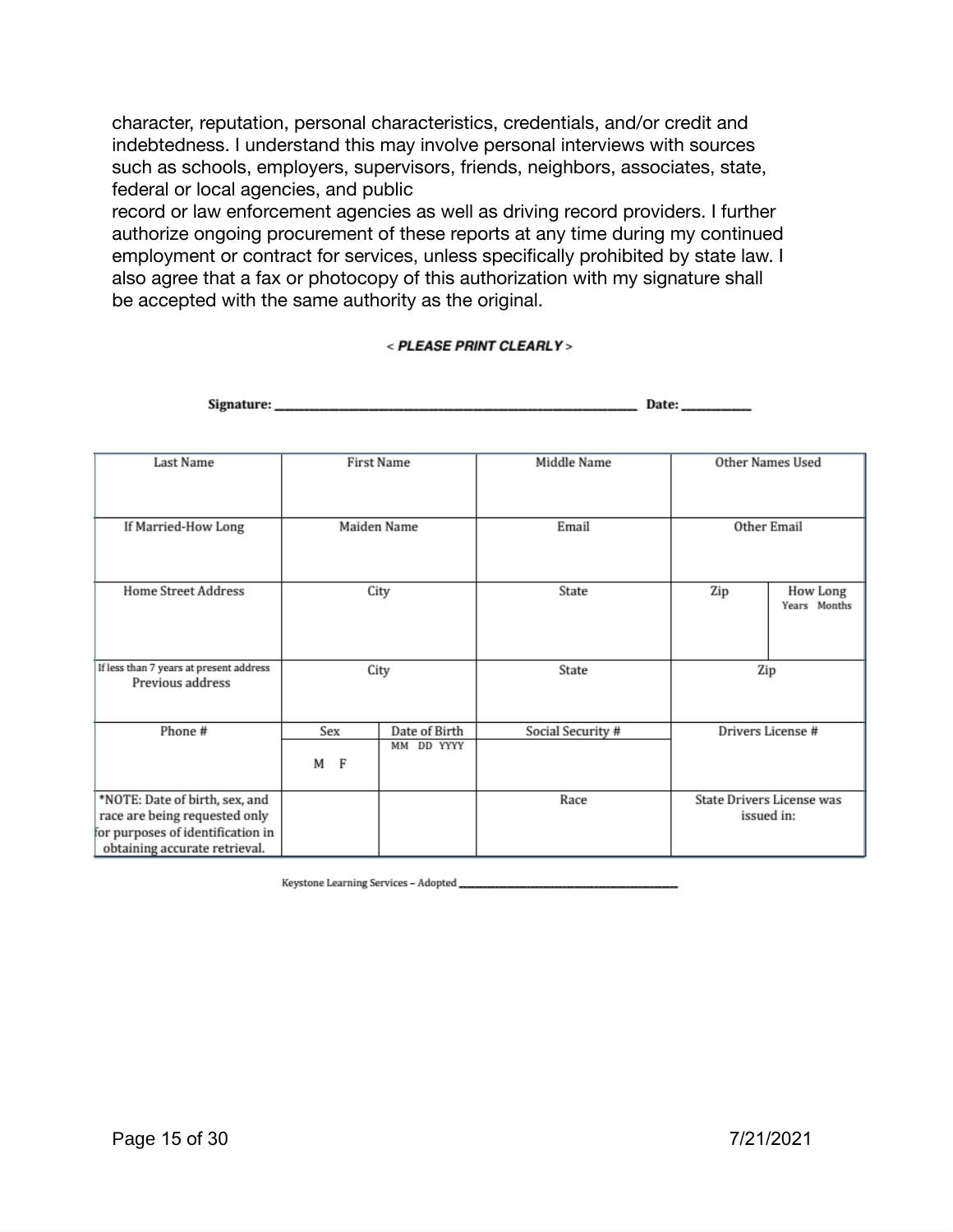### **Personnel Files**

Personnel files required by Keystone shall be confidential and in the custody of Human Resources and/or the Executive Director. Employees have the right to inspect their files upon proper notice to Human Resources under the supervision of an appropriate supervisor.

Before the end of the first duty day, all employees will be expected to have the following items on file in the Keystone central office (Human Resources):

- 1. Keystone Application for Employment and references;
- 2. Current Certificate/License and College transcripts, if applicable (official copies)
- 3. Proper forms for additional salary withholding annuities, other insurance and any other payroll deductions which are approved by the Board and the employee.
- 4. Emergency Contact Form

Each licensed employee has a professional responsibility to maintain appropriate licensure. To assist teachers with this responsibility, strong support will continue through the administrative team and support staff at Keystone. We notify teachers of impending expiration dates and visit with teachers who seem to be slow in initiating licensure renewal.

### **Duty and Work Assignments**

Employees may be involuntarily transferred or re-assigned without prior notice at the discretion of the Administration. It is the employer's responsibility (and privilege) to control the work of its employees.

### **Transfers**

Employees have the right to request a transfer. Keystone reserves the right to approve or disapprove transfer requests based on the educational and operational needs of Keystone. Approved transfer requests will be done at a time least disruptive to all parties involved.

Any employee wishing to transfer shall make said request in writing to Human Resource on the approved transfer request form.

### **Reasonable Assurance**

Kansas Employment Security Law prohibits employees who work for an educational institution from receiving unemployment benefits during regularly scheduled breaks of employment. These scheduled breaks would include scheduled time off for summer, spring, and winter. Any employee who has the reasonable assumption of continuing in the same or similar employment following any or all of these scheduled breaks would be ineligible for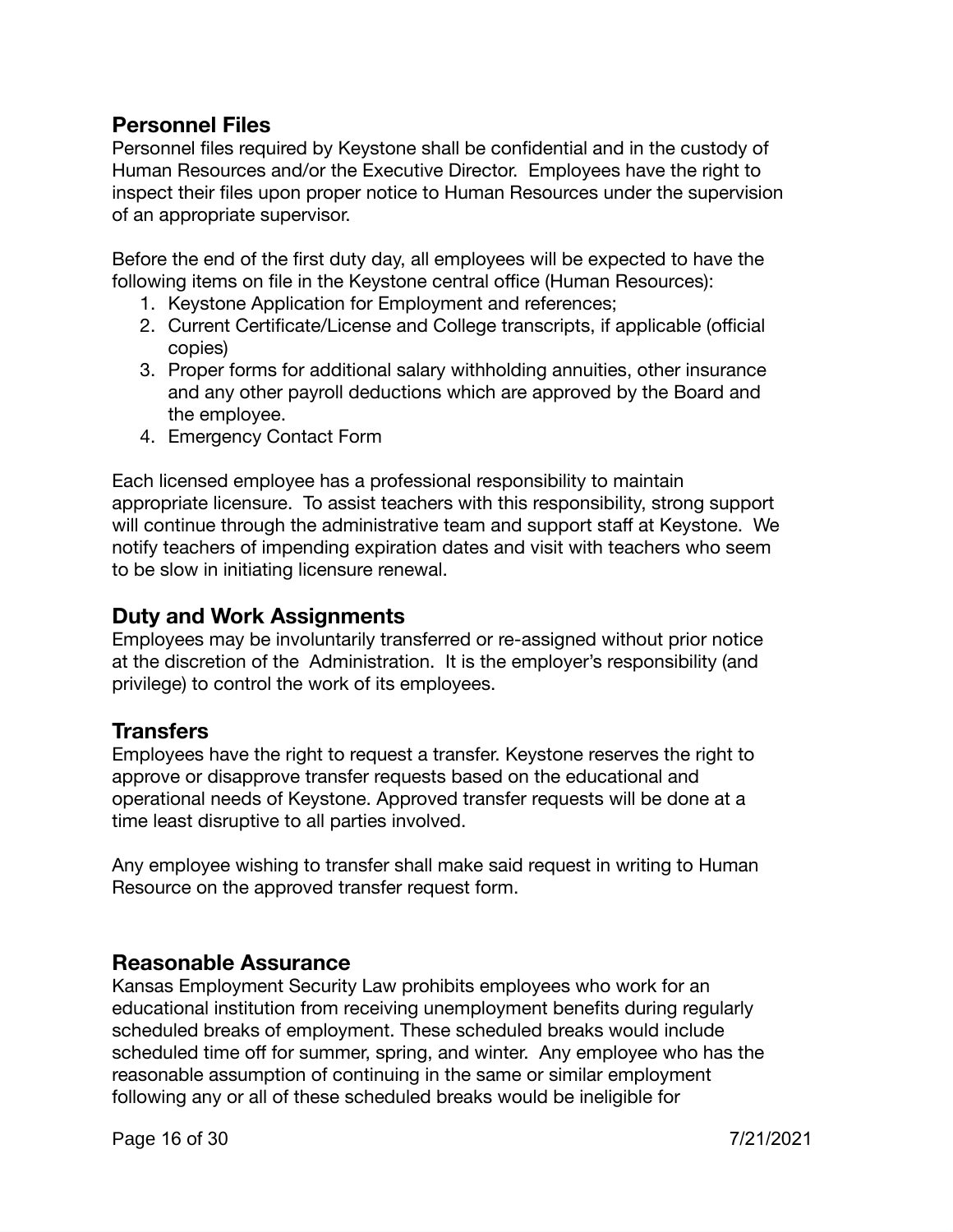unemployment benefits. This includes employees of licensed, classified and substitute status, so long as the employee is paid directly by Keystone and is not contracted for services.

# **PAYROLL AND BUSINESS OFFICE**

#### **New Hires**

New hires must complete an employee packet containing the following by the end of the first duty day: Emergency Information Sheet, Email Authorization Slip, K-4 Kansas Withholding Form, W-4 Federal Withholding Form, Loyalty Oath, Direct Deposit Authorization Form, I-9 Employment Eligibility Verification, and KPERS Membership and Beneficiary form.

### **Paperwork Submission Deadline**

All business office and payroll paperwork is due in the Keystone Central office no later than the fifth day of the month.

# **Payroll**

- 1. Keystone's payday is the  $20<sup>th</sup>$  of each month. Employees will be paid by check or direct deposit on or before the 20<sup>th</sup> of each month.
- 2. Employees will be paid in compliance with State statute 12-105b, which states that employees will be paid the month after hours are worked.
- 3. Paychecks are not released in advance for any reason.
- 4. Employees have the option of having checks deposited directly. Arrangements for direct deposit may be made with the payroll department at the Keystone office. If an employee is planning on picking up his/her paycheck they need to call Keystone before 1:00 pm otherwise paycheck will be mailed.
- 5. If an employee is planning to let another person pick up his/her paycheck, they need to call by 1:00 pm. Employee must complete a **Paycheck Authorization Form.** The authorized person must bring it into the Keystone office in order for the check to be released. No checks will be released to a person other than the employee, or person listed on the Paycheck Authorization Form. Employee or person listed on the Paycheck Authorization Form must show a valid identification card with a picture to pick up a paycheck from the Keystone office.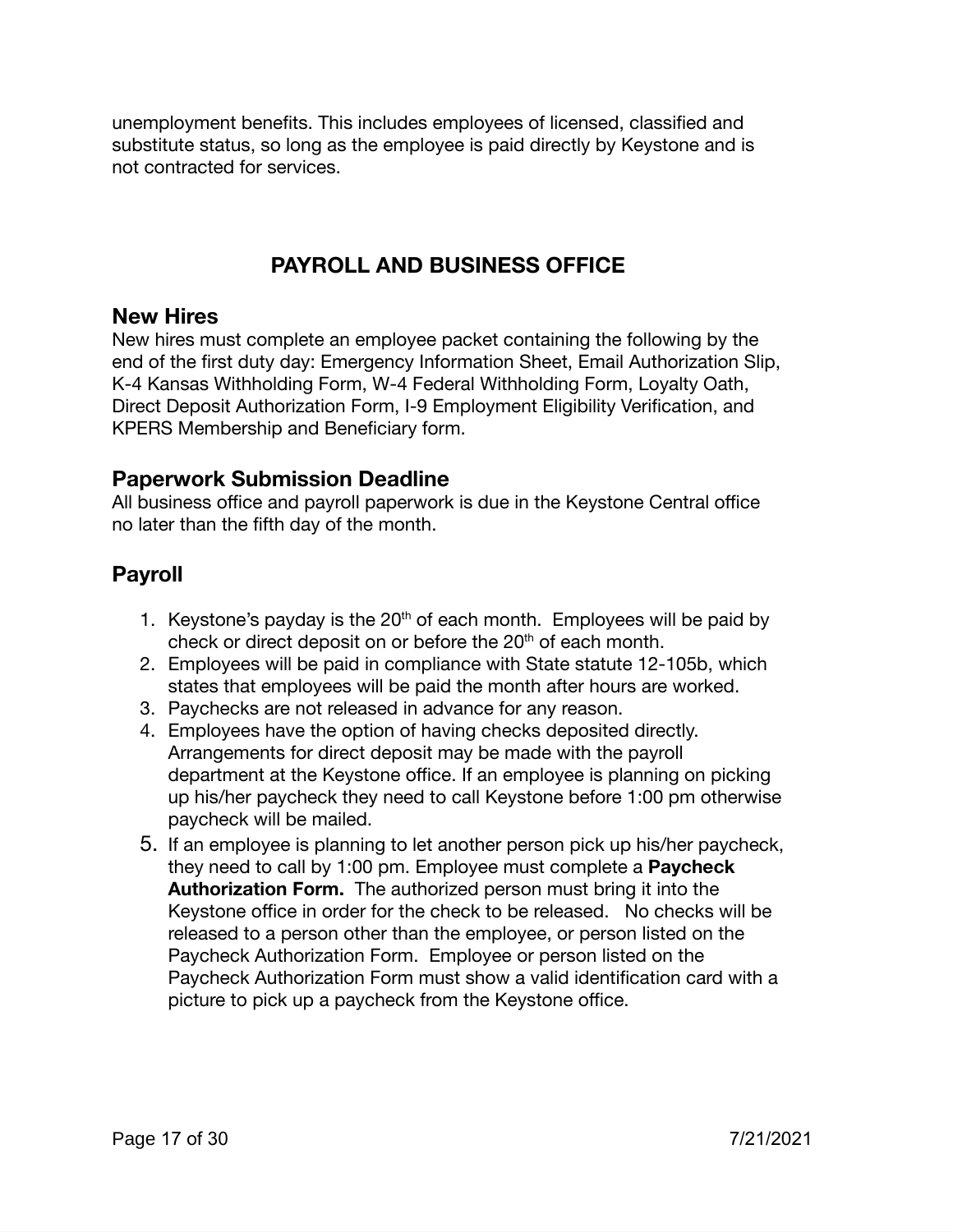# **Monthly Payroll / Attendance Calendar**

(If applicable)

#### **Please put your name on your calendar!**

All Licensed and Grant Staff are required to submit calendars every month for payroll and auditing purposes. Mark your calendar with the appropriate codes listed on the calendar.

- Mark an "X" if you work a full day. If not worked a full day please write  $\frac{1}{4}$ ,  $\frac{1}{2}$ , and  $\frac{3}{4}$  amount worked on the calendar. Please identify leave being used in quarter increments. (Ex. ¼ work ¾ SL, PL, etc.)
- Submit monthly calendars by the first day the media route runs each month, in the Keystone office no later than the fifth day of the month.

Calendar Codes

 $X =$  days worked

SL = Sick leave - allowed 5 yearly - may accumulate to 70

DL = Discretionary leave - allowed 5 - unused at end of year convert to SL

PL = Personal leave - allowed 2 yearly - non accumulative

PROL= Professional leave

PTC's (Parent Teacher Conference) = PT & number of hours worked beyond normal work day

#### **Snow/Emergency/Bereavement = write in reason for absence on day Leave non-working days blank**

# **KPERS**

All employees of Keystone who work at least 17.5 hours a week/ 630 hour annually in a covered position, as defined in the Kansas Public Employees Retirement System (KPERS) Manual, are automatically members of KPERS. Tier I employees (hired prior to July 2009) will have 5% of their salary deposited each month in a personal account. Effective January 1, 2015, the rate will increase to 6%. Tier II employees (hired after July 2009) will have 6% of their salary deposited each month in a personal account. After five (5) years the employee is vested in KPERS and eligible for benefits upon retirement. If the employee leaves Keystone and does not work elsewhere for a KPERS employer, he/she may request a report of his/her KPERS contributions. For more information, see the KPERS Manual or talk to Keystone's appointed KPERS Representative in the business office.

Page 18 of 30 7/21/2021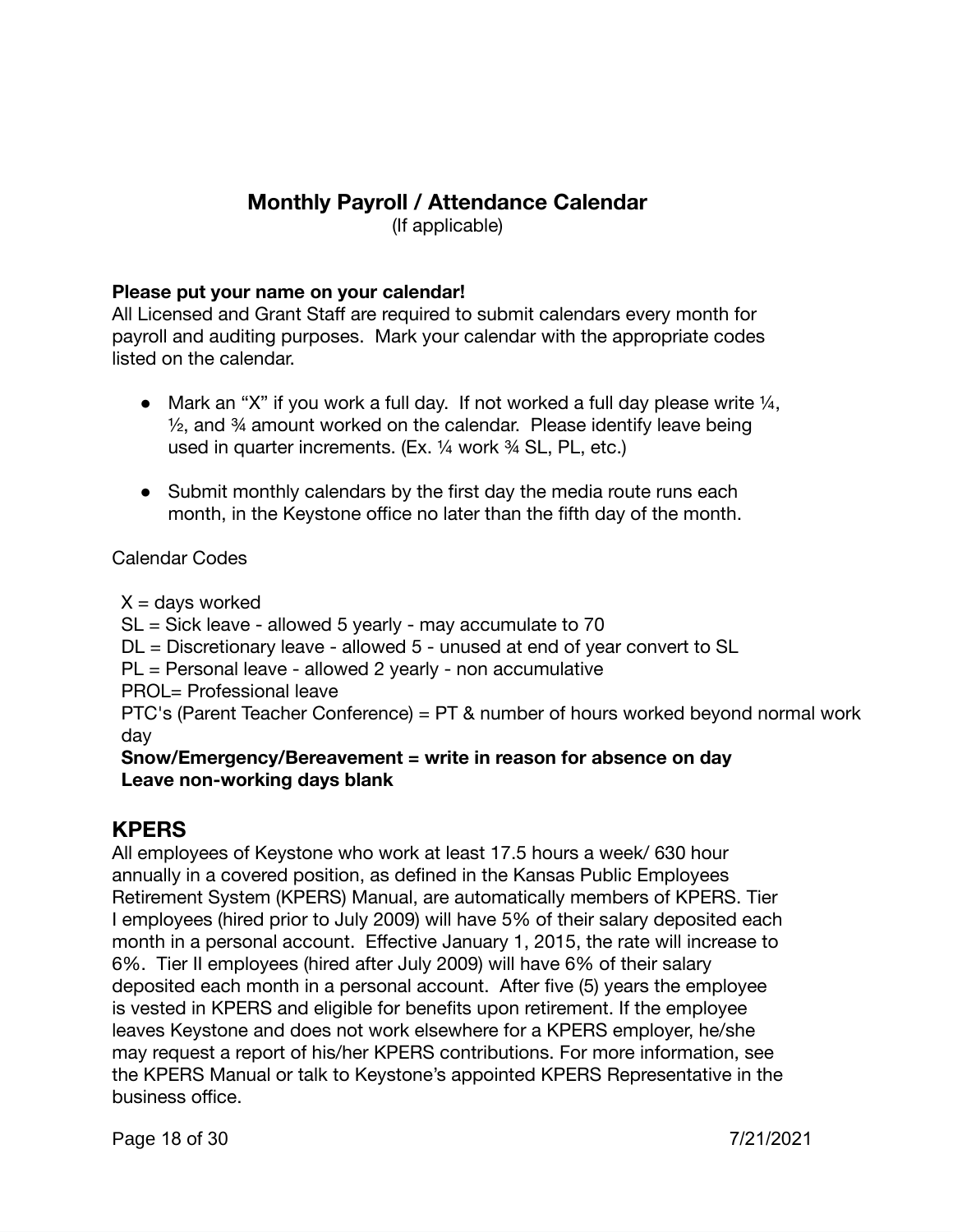Upon termination of employment, if the employee is a member of KPERS and under 65, an application may be made for withdrawal of contributions made to the Kansas Public Employees Retirement System. This request may be made 31 days after the final paycheck is issued.

### **Pay Deductions**

After all available leave, any further absence will result in a deduction in salary/ wage equivalent to one day's pay.

If an employee resigns or terminates before completing their contract and has been paid for unearned days, the final paycheck will be adjusted to pay back unearned days.

### **Purchase/Credit Card**

A purchase card can be made available to staff pending Board approved training and special education administrator's approval.

# **LEAVE**

### **Military Leave**

Both federal and state laws grant employees the right to leave from employment for military service. The rights of returning members of the uniformed services, including the National Guard or Reserve, are defined in the Uniformed Service Employment and Reemployment Rights Act (USERRA), 38 U.S.C 4301 *et seq*., and K.S.A. 73-213 *et seq*.

#### **Leave Without Pay**

Staff who have used all of their paid leave and who are not on FMLA may be dismissed by the Board.

### **Leave With Pay**

Administrators may place staff members on leave with pay during an investigation, for a disciplinary action or as deemed necessary by the administration.

# **Work Related Injury Leave**

In the event that an employee has been injured by a student, the employee will be allowed up to five days of leave per incident with no deduction in leave days, provided a doctor's statement verifies that the employee was unable to work due to the injury. This will be in accordance with service center policy GAOE.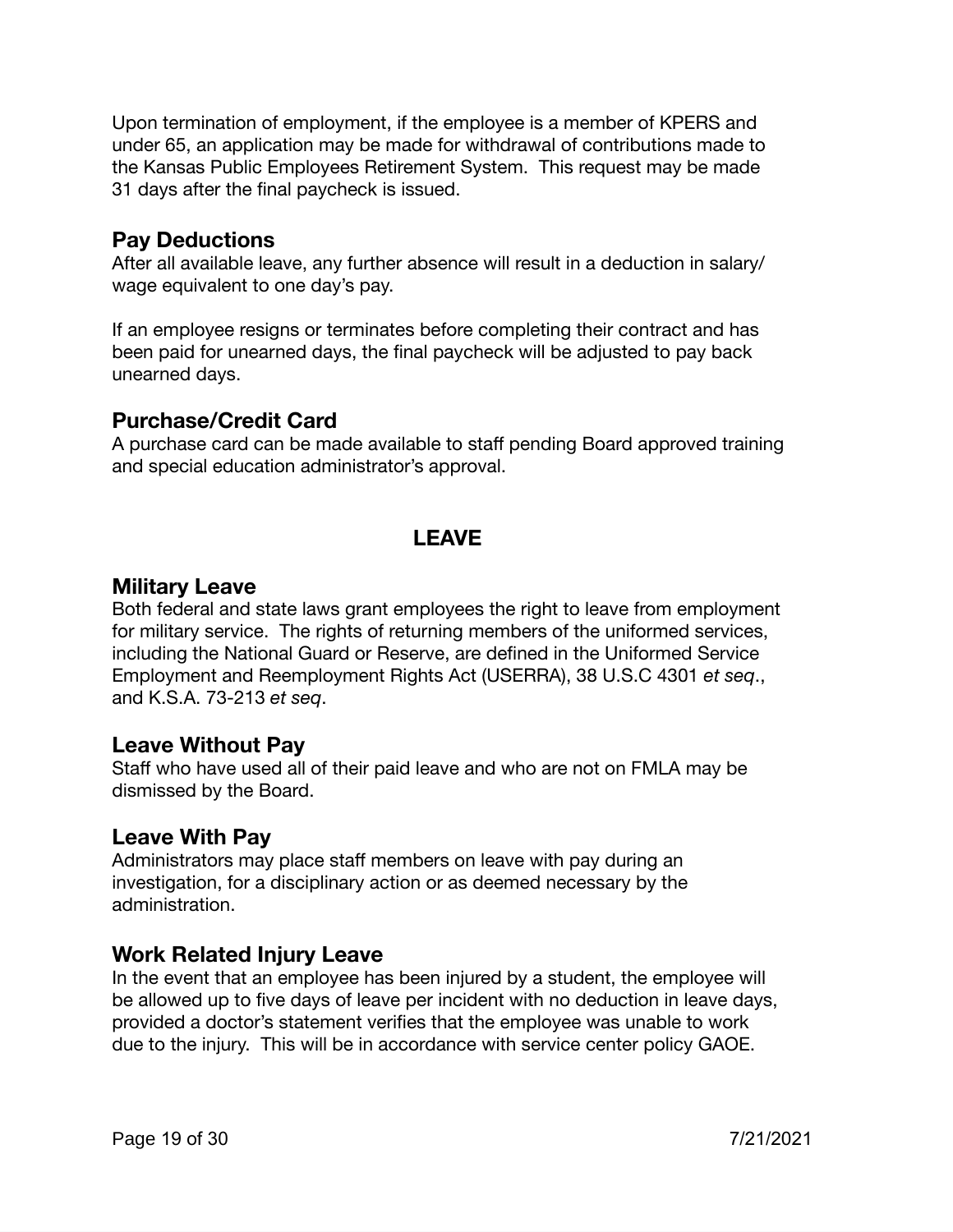### **Jury Duty and Other Court Appearances**

Employees are expected to fulfill their obligation as a citizen in serving jury duty when selected. Employees should notify their immediate supervisor, building principal(s) and Keystone administrator (if applicable) and submit a copy of your summons to Keystone Human Resources as soon as possible so that a substitute may be secured if needed. Any compensation, except expenses, shall revert to Keystone. No deductions of personal leave, or loss of pay, shall be made for judicial leave, unless the employee is a complainant against Keystone or any of the eight school districts, or if they are serving in their own defense or personal civil matters.

### **Family and Medical Leave**

Family and medical leave, as required by federal law, shall be granted for a period of not more than 12 weeks during a 12-month period. (For purposes of this policy, a 12-month period shall be defined as a fiscal year beginning on July 1 and ending the following June 30.) Spouses/partners employed by Keystone may only take an aggregate of 12 weeks of leave for a birth or adoption of a child or to care for a child with a serious health condition. Leave is available because of:

- 1. the birth of a son or daughter of the employee and to care for the son or daughter;
- 2. the placement of a son or daughter with the employee for adoption or foster care;
- 3. the need to care for a spouse/partner, son, daughter or parent of the employee because of a serious health condition; or
- 4. a serious health condition of the employee that prevents the employee from performing the job junctions.

(Leave for reason 1 or 2 must be taken within 12 months of birth or placement.)

The leave shall normally be unpaid leave. However, if the employee has any paid vacation, personal, sick or disability leave that is available, these leave days will be used first and counted toward the annual family and medical leave. The Executive Director will notify the employee prior to or during the leave period that the leave has been designated as paid or FMLA leave.

The employee is eligible for family and medical leave upon completion of 12 months of service with Keystone and at least 1250 hours of service during the preceding year.

During the period of approved family and medical leave Keystone will continue to pay the employer portion of the employees benefits and the employee is responsible for sending in money for their regular monthly contribution. The Board may terminate group health coverage if the employee payment is not received within 30 days of the due date.

Page 20 of 30 7/21/2021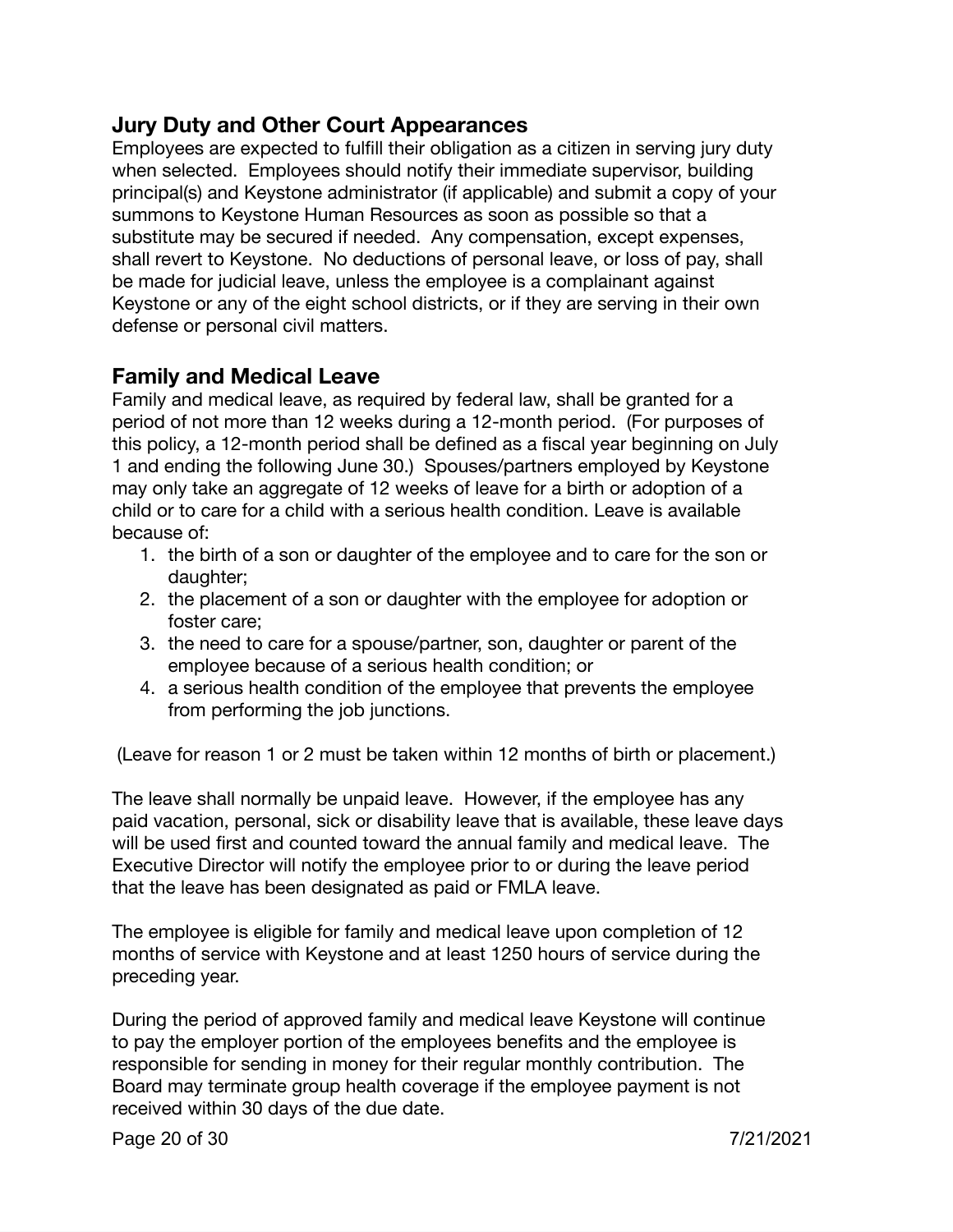If the employee does not qualify for FMLA through our agency the Board does not continue to pay his/her portion of the benefits and the employee is responsible for sending money in for all current benefits selection until she/he returns to their current position.

When leave is foreseeable, the employee shall give to the Executive Director a written notice 30 days in advance. If leave is not foreseeable, notice will be given as soon as practicable.

Upon the employee providing notice of need for leave, Keystone will notify the employee of:

- a. the reasons that leave will count as family and medical leave,
- b. any requirements for medical certification,
- c. employer requirement of substituting paid leave.
- d. requirements for premium payments for health benefits and employee responsibility for repayment if employer pays employee share,
- e. any fitness-for-duty certification required by the employer.

Family leave (reasons 1 and 2) may not be used intermittently or on a part-time basis without prior approval of the Executive Director.

The Executive Director may require an instructional employee to continue leave until the end of a semester if the leave begins more than five (5) weeks before the end of a semester, lasts more than three (3) weeks and the return would occur during the last three (3) weeks of the semester.

If the leave is for a reason other than the employee's serious health condition, the Executive Director may require an instructional employee to continue leave until the end of a semester, if:

- 1. The leave begins in the last five (5) weeks of a semester, will last more than two (2) weeks and the return to work would occur in the last two (2) weeks of a semester, or
- 2. The leave begins in the last three (3) weeks of a semester, and lasts more than five (5) days.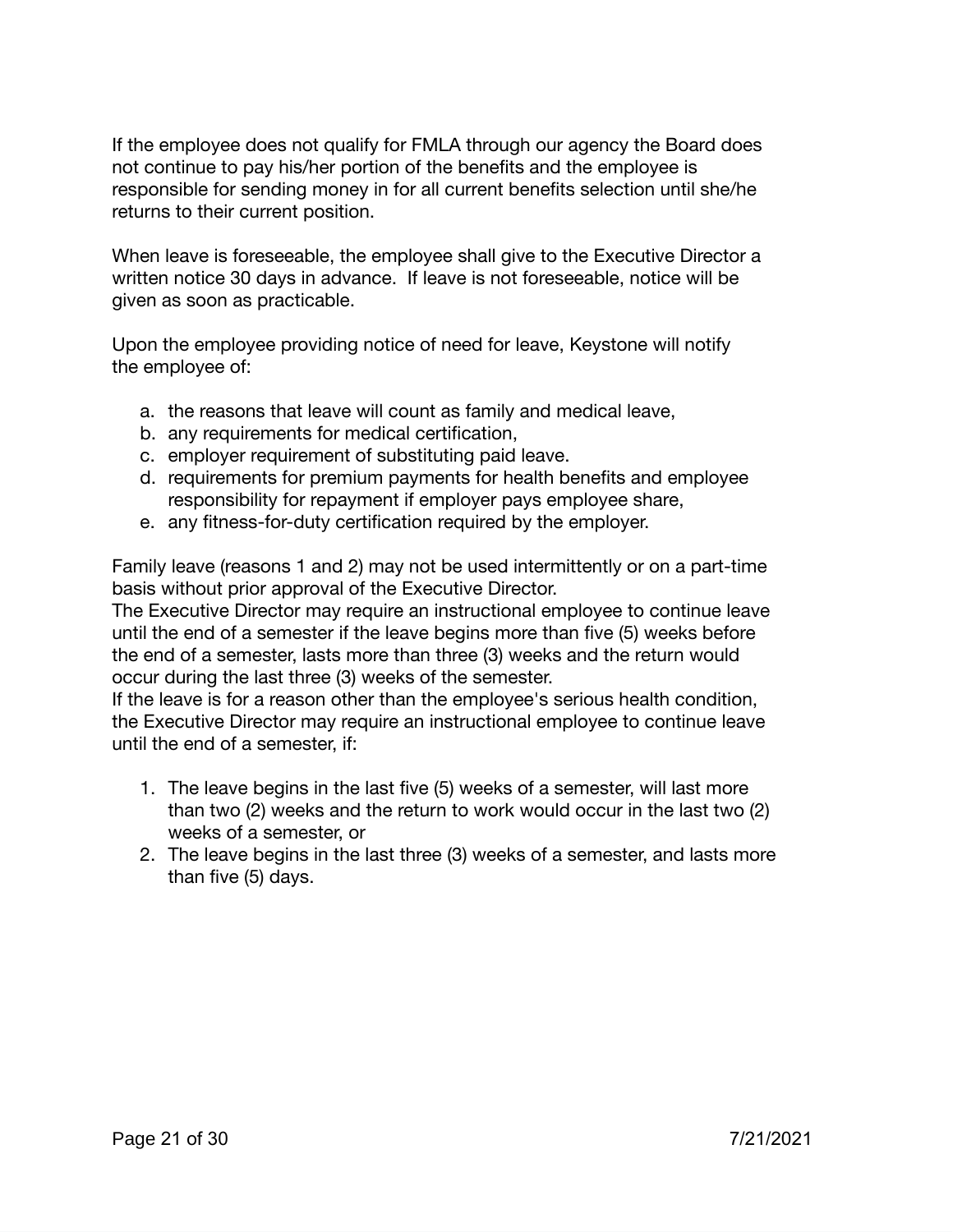# **Professional Leave Licensed and Non-Certified Staff (Grant staff refer to respective addendum)**

It is the belief of Keystone that in order to provide appropriate programs for students, employees must be lifelong learners, constantly adding to their knowledge, skills, and attitudes. All Keystone employees are expected to continue to learn new skills and to be knowledgeable regarding best practices and new developments in their respective areas of specialization. Staff development of special education staff is provided at the beginning of each school year and periodically throughout the year. Attendance of staff is required at the initial back to school staff development day(s) and any other training as notified. Other staff development opportunities will include workshops for specific groups, workshops on topics of general interest, and individual coaching as needed.

Professional leave is for the purpose of attending conferences, inservice institutes and other activities designed to improve the teacher's professional competency. The approval of Keystone Administration is required prior to taking professional leave.

Keystone sponsored workshops/inservice: Professional Leave Request Forms do NOT need to be completed. Simply follow the instructions in the announcement information, which typically includes emailing or calling the Keystone office to register.

Off-site Workshops/Conferences: A Professional Leave Request Form must be submitted to the special education administrator*.* All requests will be carefully considered by the administrative team and returned with the decision about attendance and reimbursement information. Conference information (registration information, conference description) must be attached to the request.

> ● Reimbursement: To be reimbursed for conference attendance/mileage/meals/etc., submit information with receipts\* on the Conference Expense Voucher Form and send it to the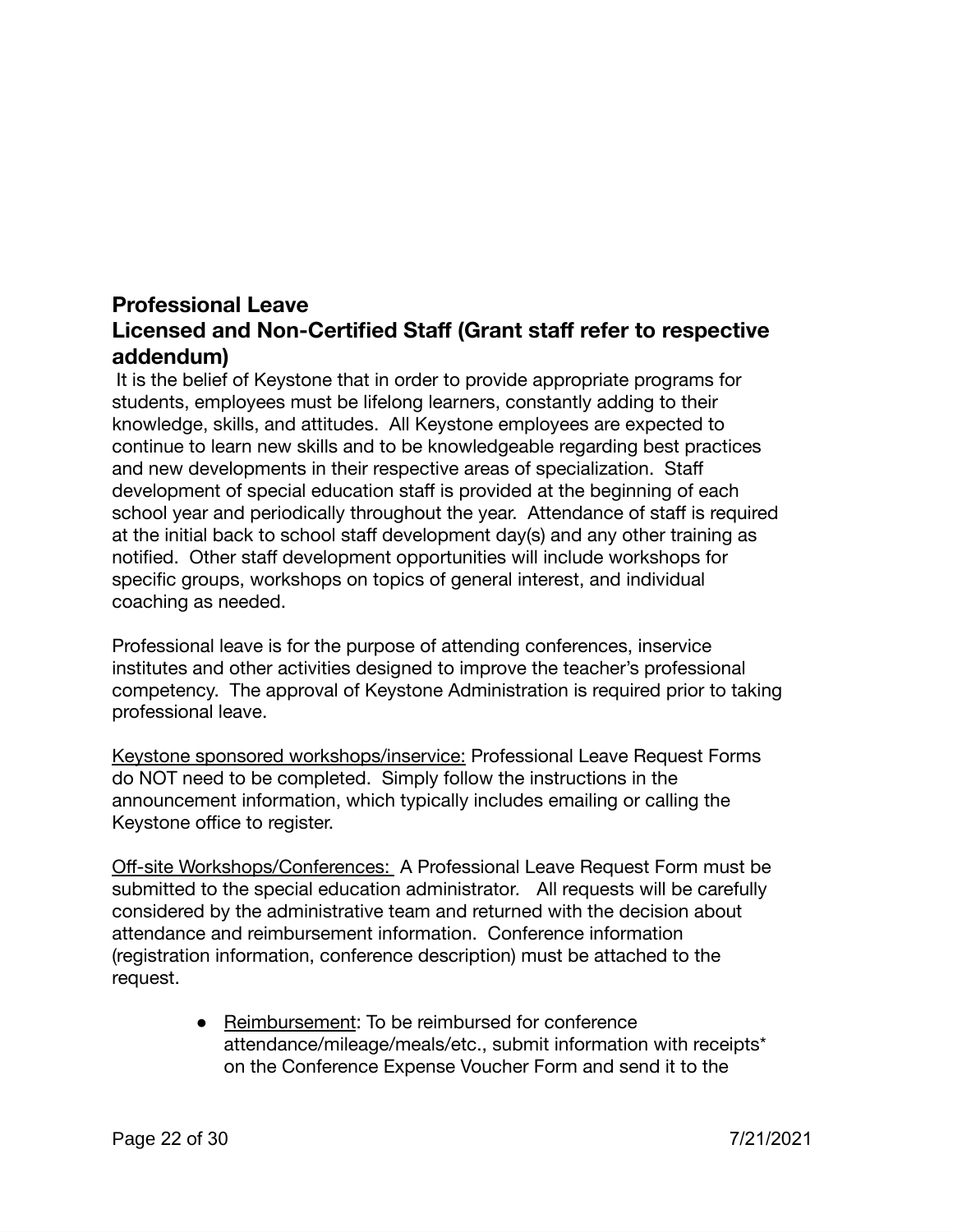Keystone office ATTN: Accounts Payable. Do not submit on the monthly expense voucher.

- o Vouchers must be turned in before the fifth day of the month or payment may be delayed until the following month. \*\* Vouchers for the current school year must be turned in by June  $5<sup>th</sup>$ ; failure to do so may result in non-reimbursement of expenditures.
- Meal Reimbursement: Meals are not reimbursable for day-trip conferences. Meals are only reimbursable for overnight functions in the following manner: If the meal is not provided at the function, the expense of the noon meal as well as morning/evening meals are reimbursable not to exceed the daily amount of \$45. Prior approval on the Professional Leave Request Form is required.

\* **Keystone is a tax-exempt agency.** Employees will not be reimbursed for any sales tax or gratuity (tips). Alcoholic beverages are not allowed on a receipt.

- 1. Staff wishing to attend a conference, workshop, etc. must submit a "Certified Staff Professional Leave Request Form" to the Keystone Central Office, ATTN: special education administrator responsible for your district.
- 2. Conference information (registration information; conference description) must be attached to the request.
- 3. The request must first be approved by the principal(s) that would be impacted by the possible absence.
- 4. All requests will be returned to the employee with the decision about attendance and reimbursement information.
- 5. To be reimbursed for pre-approved conference expenses, submit this information with receipts on the "Conference Expense Voucher" form and send it to the Central Office ATTN: Accounts Payable. **Do not submit on the monthly expense voucher.**
- 6. If a teacher is granted professional leave but does not use it, he/she should notify the Keystone Central Office so that the day will not be charged against professional leave.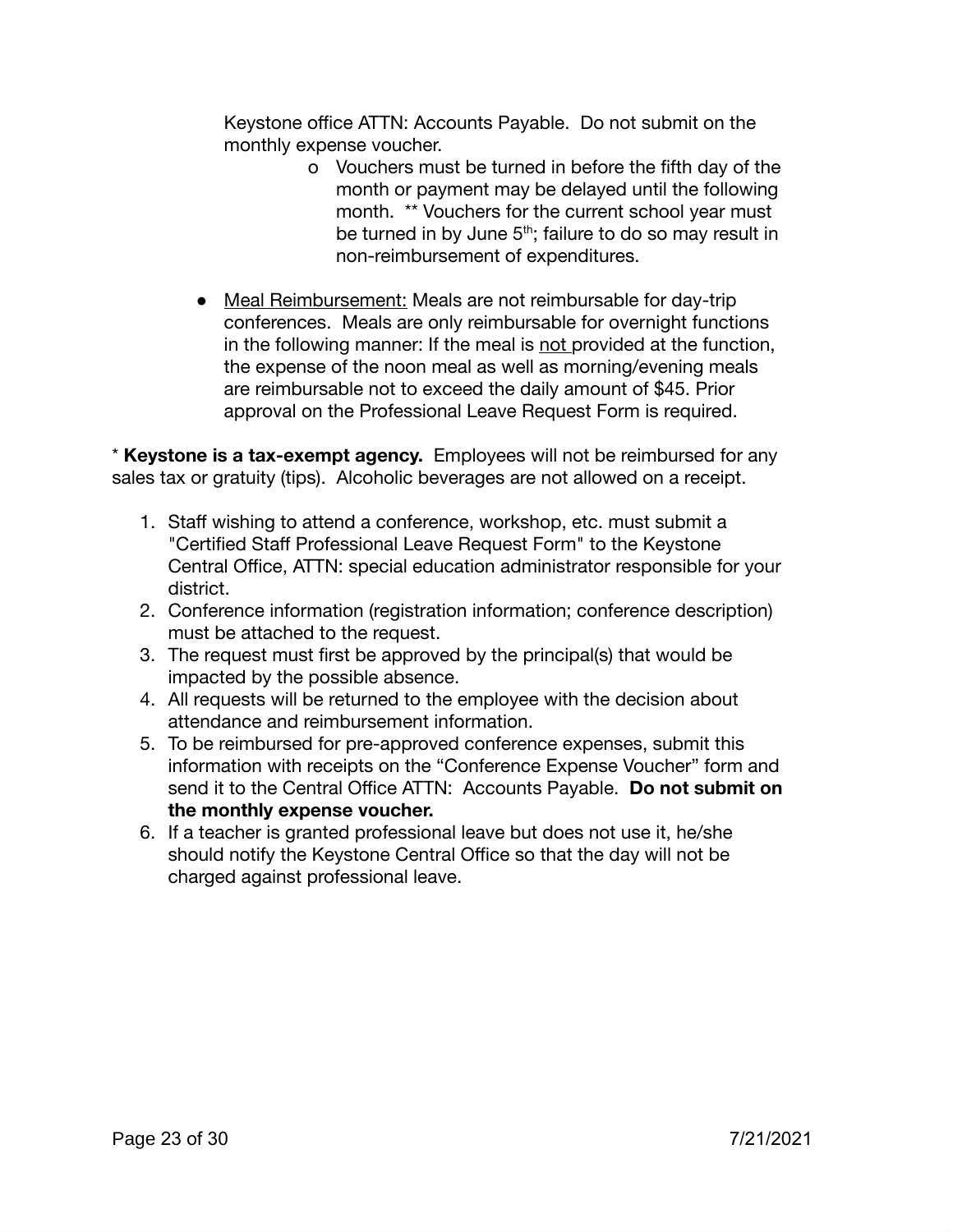### **Monthly Expense Voucher**

**Completing the Form.** Employees who travel to other buildings on Keystone business will be reimbursed at the current state rate, unless otherwise specified on contract. Staff seeking reimbursement must report their mileage on the monthly "Expense Voucher" or "EReqs System (if applicable).

Travel Code "A" (Service to special education student) should be listed in the column marked "Reason" for the following:

> ● Staff travel directly related to providing special education and related services to exceptional children.

Travel Code "B" (Other) should be used for the following:

• Inservice, workshops or other professional meetings; transportation of media center materials and supplies; etc. (Grant staff uses Travel Code B)

Staff who do not have codes completed may have their forms returned which may cause a month delay in reimbursement. Please mark A or B.

#### **Mileage Reimbursement Guidelines**

- Activities outside of the Keystone area will be reimbursed in the following manner:
- Employees may claim mileage from home and back with prior administrative approval. Mileage reimbursement for conferences must be claimed on the "Conference Expense Voucher" **not** on the monthly "Expense Voucher" form.
- *Example 1: An employee lives in Topeka and drives from home to an all-day workshop in Lawrence. Mileage may be claimed from the employee's home to Lawrence and back.*
	- Activities *within the Keystone* area will be reimbursed in the following manner:
- Employees may not claim mileage from home to their first work location of the day or from work to home at the end of the day. Travel to the central office or another school during the workday is reimbursable.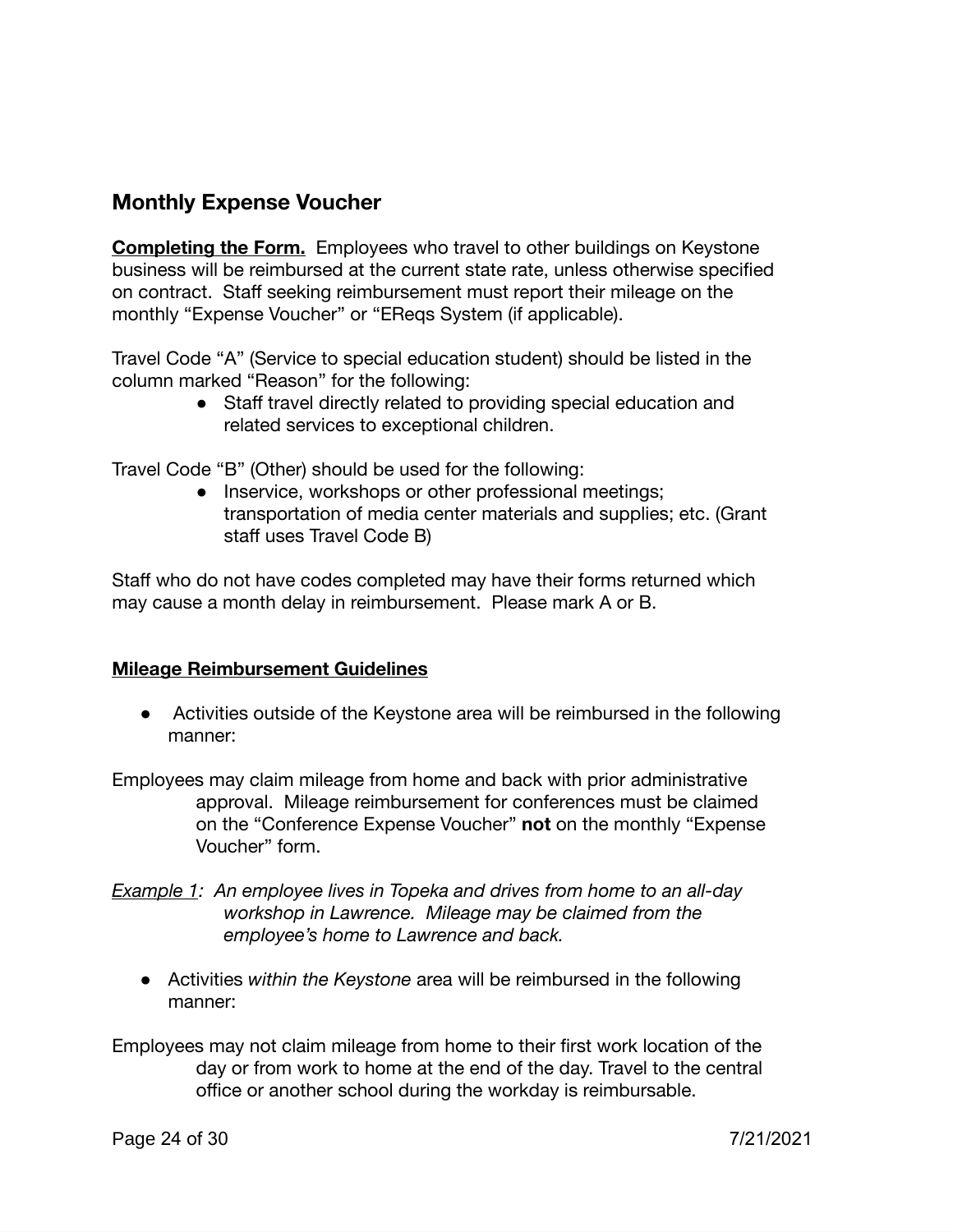- *Example 1: An employee assigned to Valley Falls and Oskaloosa may claim mileage between these two buildings during the day, but may not claim mileage from home to school or school to home.*
- *Example 2: An employee lives in Atchison and drives to a Keystone workshop in Ozawkie. No mileage will be reimbursed.*
- Travel for after school meetings may be reimbursed from the employee's school to the meeting location and then back to the employee's school or home (whichever is closer).
- *Example 1: An employee living and teaching in Oskaloosa attends an after-school inservice in Ozawkie. The employee may claim mileage from Oskaloosa to Ozawkie and back to Oskaloosa.*
- *Example 2: An employee living in Oskaloosa and teaching in Effingham attends an after-school inservice in Ozawkie. The employee may claim mileage from Effingham to Ozawkie and from Ozawkie back to the employee's home in Oskaloosa.*
	- Itinerant staff must determine a "home school" or "base" and this must be constant throughout the school year. The above reimbursement guidelines will then apply.
	- Travel for after duty day, classes or training, will not be reimbursed unless stated prior to the training/classes.

#### **Mileage Reimbursement Guidelines**

Travel for meetings, in-state conferences and on-site visits required by Keystone, the grant project or KSDE will be reimbursed from the employee's office to the meeting location and then back to the employee's office. Travel to airports for out of state conferences required by KSDE will be reimbursed from the employee's office to the airport and then back to the employee's office. Mileage will be reimbursed at the current state rate. Rates will be adjusted at semester if any changes are made by the State during the school year.

**Where/When to Send the Reimbursement Form**. Send completed Mileage/Expense vouchers to the Keystone office ATTN: Accounts Payable. Vouchers must be turned in by the fifth day of each month or payment may be delayed until the following month. Vouchers for the current school year must be turned in by June 5<sup>th</sup>; failure to do so may result in non-reimbursement of expenditures*.*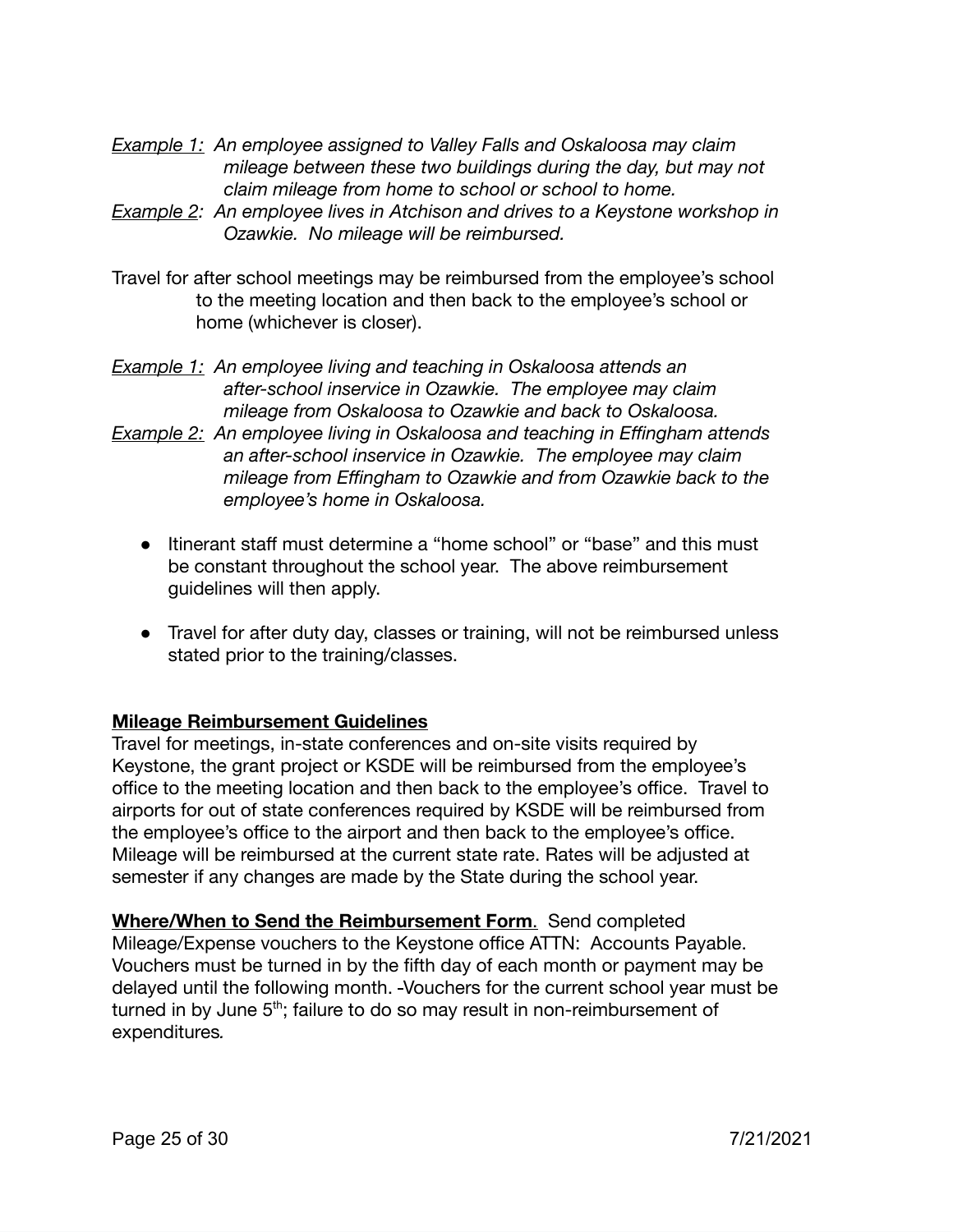*To receive mileage reimbursement, the following must be on record in the business office prior to any reimbursement issued: copy of employees valid driver's license and proof of automobile insurance (liability).*

# **STAFF BEHAVIOR**

### **Attendance and Punctuality**

It is the procedure of Keystone to require employees to report to work punctually and to work all scheduled hours. Excessive tardiness and poor attendance disrupts workflow and will not be tolerated.

- 1. Supervisors should provide starting, ending, meal/break times. (if applicable)
- 2. Supervisors will record the absences and tardiness, or early departures. (if applicable)
- 3. All employees are expected to be regular in attendance and to be at their assigned location through the duty day.
- 4. The immediate supervisor will review frequent absences.
- 5. Absences which are too frequent, absences which are without leave, and absences which extend beyond the established limits for a given reason are subject to review and appropriate action by the supervisor (Plan of Action and/or Dismissal).

# **Confidentiality**

- 1. Confidentiality refers to the protection of personally identifiable information at all stages, including the collection, use and maintenance of education records.
- 2. Confidentiality applies to both written records **and** oral information.
- 3. Violations of confidentiality, which violate the privacy rights of students or personnel, could result in disciplinary actions being taken against the employee, including termination.
- 4. If you must talk to someone else, talk to your supervisor or someone who has shared access to the individual or information to be shared.
	- a. Paraeducators may share confidential student information only with their supervising special education and general education teacher; principal; and Keystone administration.
	- b. If a family member of the student or friend of the student inquires as to the student's status, progress or problems, the paraeducator must direct the person without further comment to the licensed special education provider.
	- c. Confidential information, whether perceived to be positive or negative, must never be shared by a para to individuals other than those identified above.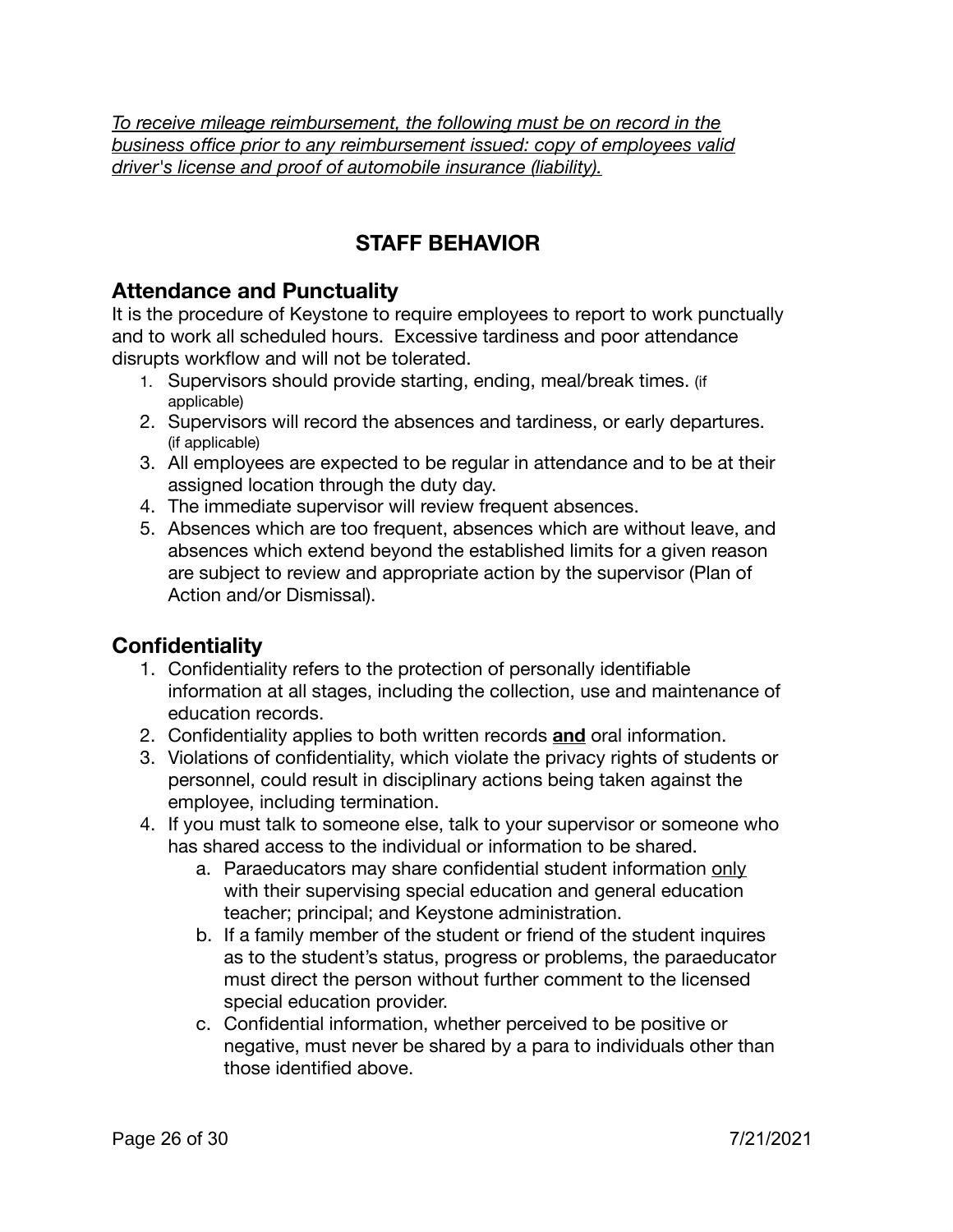5. When taking equipment or files out of a building, staff must use all forms to secure items, such as storing items in a locked vehicle, or in a trunk (if applicable). In addition, passwords and other measures of security must be established on electronic devices. Employees must notify Keystone Administration if any breach of confidentiality or losses of devices or files happens with secure Keystone information.

### <span id="page-26-0"></span>**Reports**

Upon request, all personnel of Keystone shall submit to the Executive Director any information required for the preparation of annual reports required by the State Department of Education and any other information that is needed by either federal or state sources. These reports are to be filed promptly and accurately.

### **Personnel Problems**

If problems concerning Keystone personnel arise, they should be referred immediately and in a professional manner to the immediate Keystone supervisor. Even if the problem is resolved at this level, the special education administrator or Executive Director should be notified.

# **Personal Contact with Keystone Board of Directors**

Personnel should not approach Board members directly with individual problems without having first spoken with the Executive Director. Personnel may be referred to the Board. Personnel may also ask to be placed on the agenda of the regular monthly Board meeting to express their concerns.

### **Fraternization**

Staff should refrain from entering into relationships other than or beyond friendships with co-workers.

# **Telephone / Computer / Equipment Usage**

Cellular phone use is prohibited unless used during lunch or breaks. Personal telephone calls should not be conducted during the duty day unless it is an emergency or during breaks.

Using school district computer/equipment (copier, fax machine, printers, cameras, smartboard, etc.) is strictly prohibited for personal usage. Using computers to access personal accounts, e-mails, facebook, writing personal information or searching the internet is not allowed except during lunch or breaks. (All employees may use the computer for communication from Keystone-including electronic direct deposit slips). During school/business hours district and Keystone IT staff monitor activity conducted on computers. Inappropriate usage of computers and equipment can result in disciplinary action or dismissal.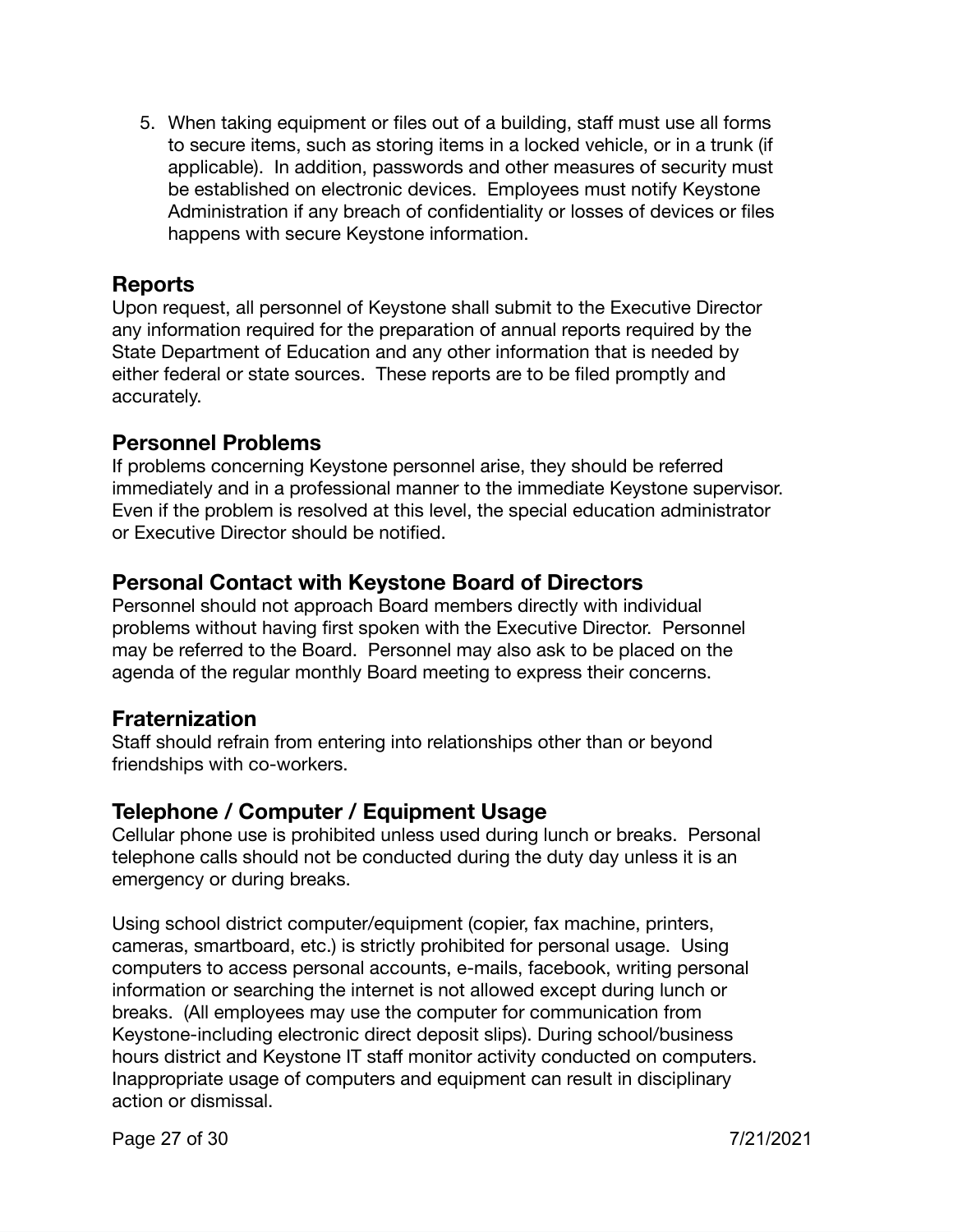### **Solicitations- Selling Items**

All solicitations of and by staff members while in the work setting are prohibited.

### **Disciplinary Action for Misconduct**

Employees may be disciplined for misconduct by reprimand, suspension, disciplinary supervision or dismissal. Examples (not all-inclusive) of misconduct are:

- Illegal or Serious Misconduct (such as reporting and/or being on duty under the influence of alcoholic beverages or illegal drugs; threatening, intimidating, coercing, abusive or vulgar language; interfering with the performance of other employees, customers or vendors; dishonest or improper conduct on the job; actions which are disruptive to the operation of the school; unauthorized use of Keystone or District(s) equipment)
- Insubordination (such as breaking of Keystone rules, regulations, or policies; willful disobedience of a direct order from a supervisor)
- Poor attendance (such as excessive, unexplained, or unexcused absenteeism; frequent tardiness; or failure to notify supervisor)
- Unsatisfactory work performance (such as failure to progress in job proficiency; incompetence; inappropriate dress/hygiene)
- *●* Serving as a spokesperson for the agency without administration approval (such as representing self as an appointed spokesperson of Keystone Learning Services)

In cases involving serious misconduct, such as a major breach of policy or violation of law, the procedures contained below, may be disregarded. Administration should suspend the employee immediately and, if appropriate, recommend termination of the employee. Employees suspended from work will not receive or accrue any employee benefits during the suspension, unless administration grants an exception.

At any investigatory interview conducted for the purpose of determining the facts involved in any suspected violation of Keystone rules and regulations, the following procedure should apply: prior to the interview, the employee who is suspected of violating Keystone rules and regulations should be told in general terms what the interview is about.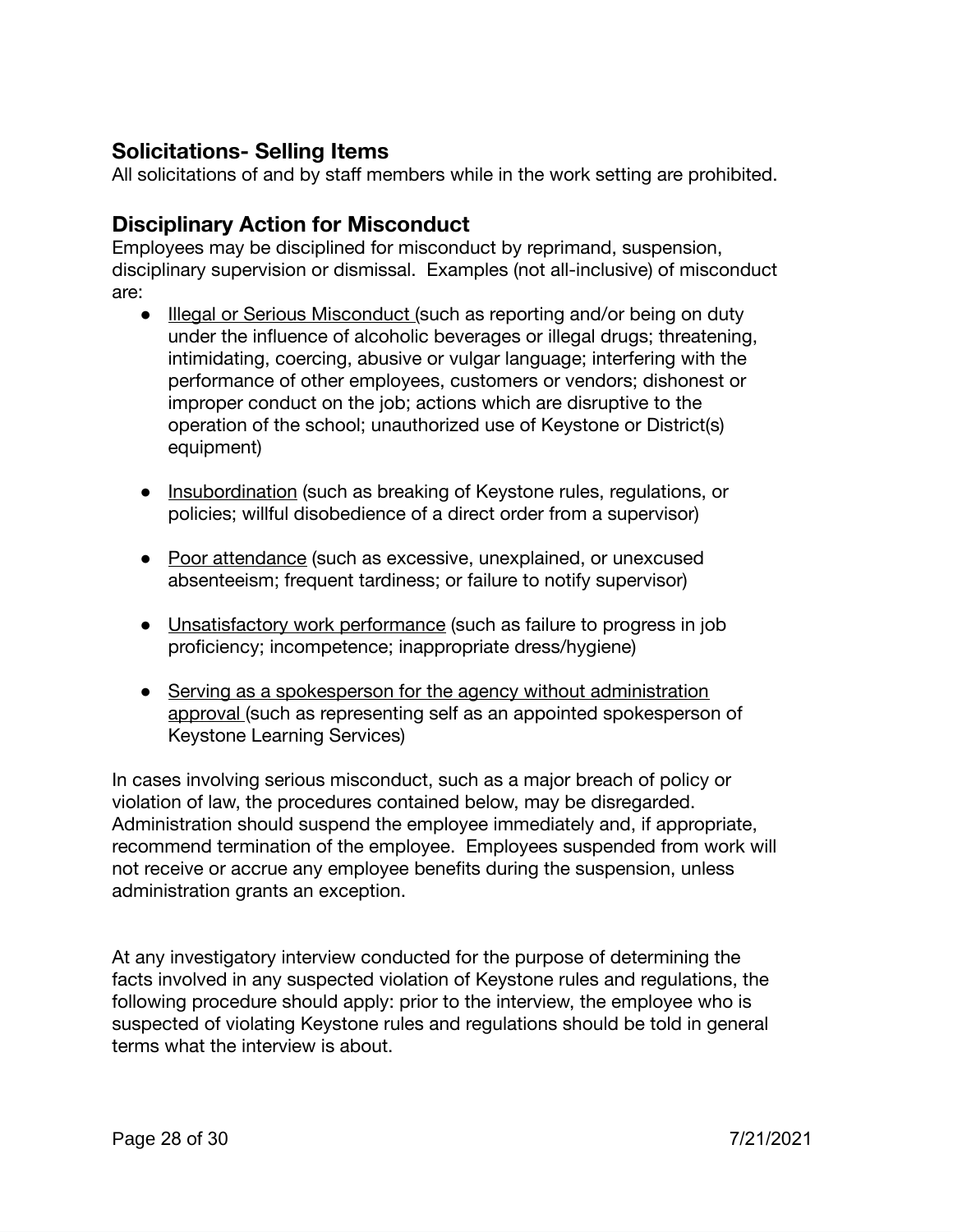# **Types of Disciplinary Action**

- 1. Oral Reprimands. This is the most frequently used and mildest form of discipline. It is a warning, which at the same time, tries to get at the root of the problem and overcome the source of difficulty. When the supervisor gives an oral reprimand, he/she makes a brief note of it for his/her own future reference and guidance.
- 2. Written Reprimands. An offense, which in the opinion of the supervisor, justifies a written reprimand containing a brief description of the unsatisfactory conduct of the employee. It may include a written warning and suggest actions to be taken. A copy shall be provided to the employee prior to being included in his/her personnel file. The employee may respond in writing with five (5) workdays and such written response shall be included and made part of his/her personnel file.

### **Civil Actions and Administrative Complaints**

Any Keystone employee served with formal legal process and a complaint from a federal or state court or civil rights enforcement agency (including the Kansas Human Rights Commission, the Federal Equal Employment Opportunity Commission, or the Office for Civil Rights of the U.S. Department of Education) shall immediately advise Keystone Executive Director. The filing of litigation or a complaint with an administrative enforcement agency shall suspend any further processing by Keystone of any internal complaint made regarding the same subject matter. Upon receipt of any final order by a court administrative enforcement agency, any internal complaint pending Keystone regarding the same subject matter shall be dismissed.

### **Voluntary Resignation**

- 1. Employees who are absent from work for three consecutive days without being excused or giving proper notice may be considered as having voluntarily quit.
- 2. Former employees who left Keystone in good standing may be considered for re-employment.
- 3. Former employees who resigned without notice or who were dismissed for cause may not be considered for re-employment.